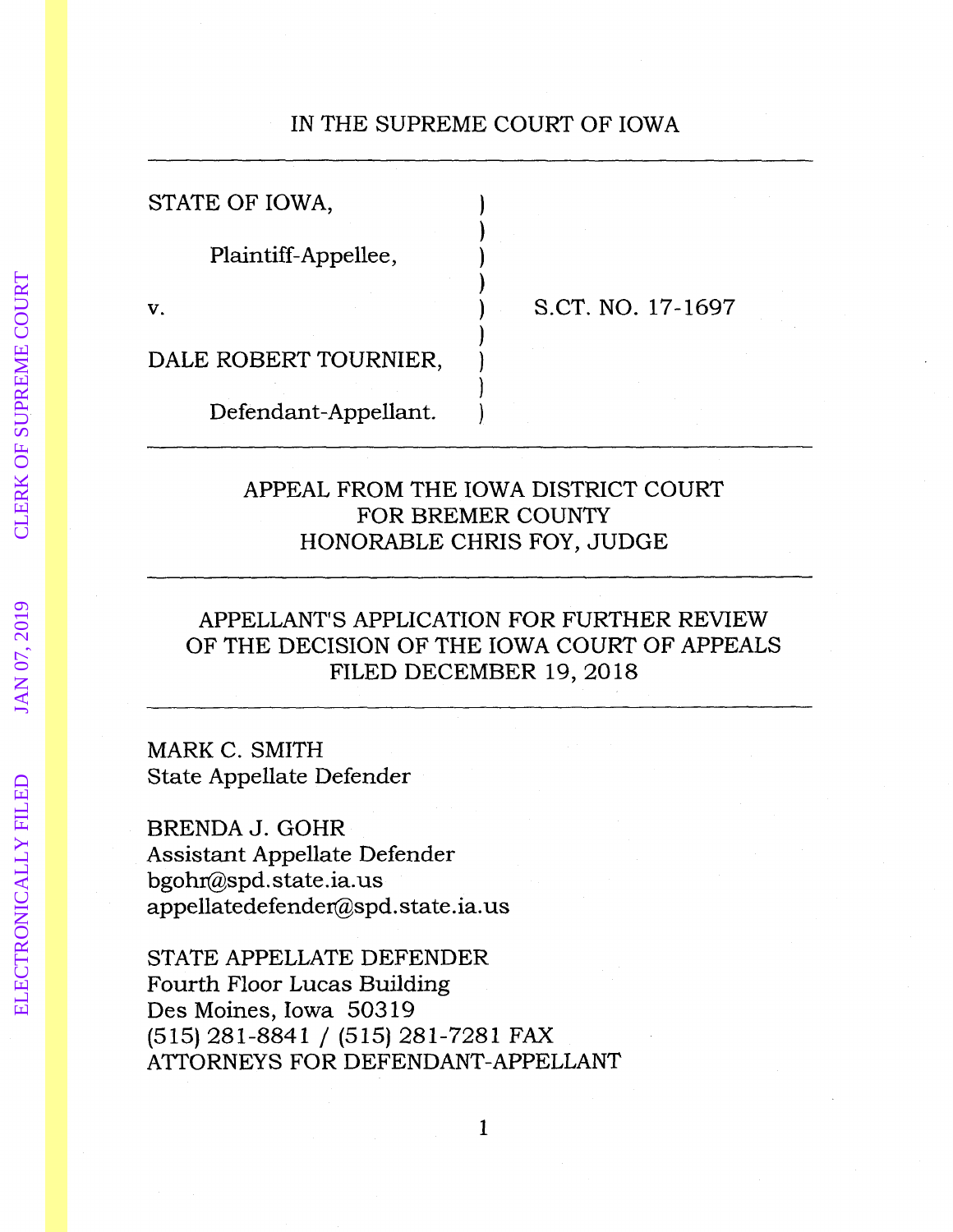### **CERTIFICATE OF SERVICE**

On January 7, 2019 the undersigned certifies that a true copy of the foregoing instrument was served upon Defendant-Appellant by placing one copy thereof in the United States mail, proper postage attached, addressed to Dale Tournier, No. 0037513, Clarinda Correctional Facility, 2000 North 16th Street, Clarinda, IA 51632.

## STATE APPELLATE DEFENDER

*Is/* Mark C. Smith MARK C. SMITH State Appellate Defender Appellate Defender Office Lucas Bldg., 4th Floor 321 E. 12th Street Des Moines, IA 50319 (515) 281-8841 msmith@spd.state.ia.us appellatedefender@spd.state.ia.us

BJG/3/18 BJG/sm/4/ 18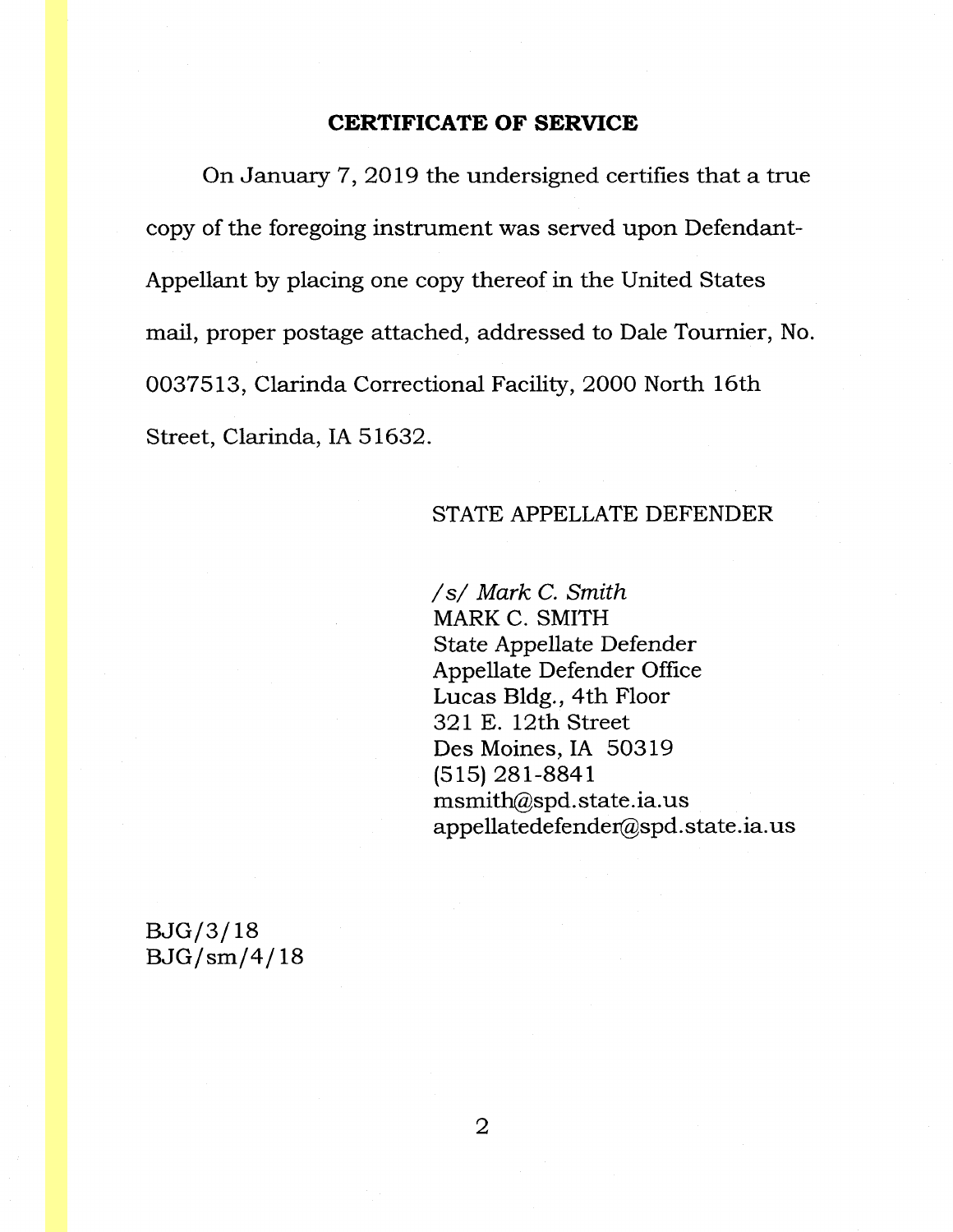## QUESTION PRESENTED FOR REVIEW

DID THE IOWA COURT OF APPEALS ERR WHEN IT DECLINED TO CONSIDER TOURNIER'S ARGUMENT THAT A DIFFERENT STANDARD OF REVIEW SHOULD BE APPLIED WHEN COUNSEL REQUEST THAT THE COURT PERMIT ADDITIONAL TESTIMONY AND SET ASIDE ITS FINDINGS OF FACT AND CONCLUSIONS OF LAW PURSUANT TO IOWA RULE OF CRIMINAL PROCEDURE 2.24(2)(c)?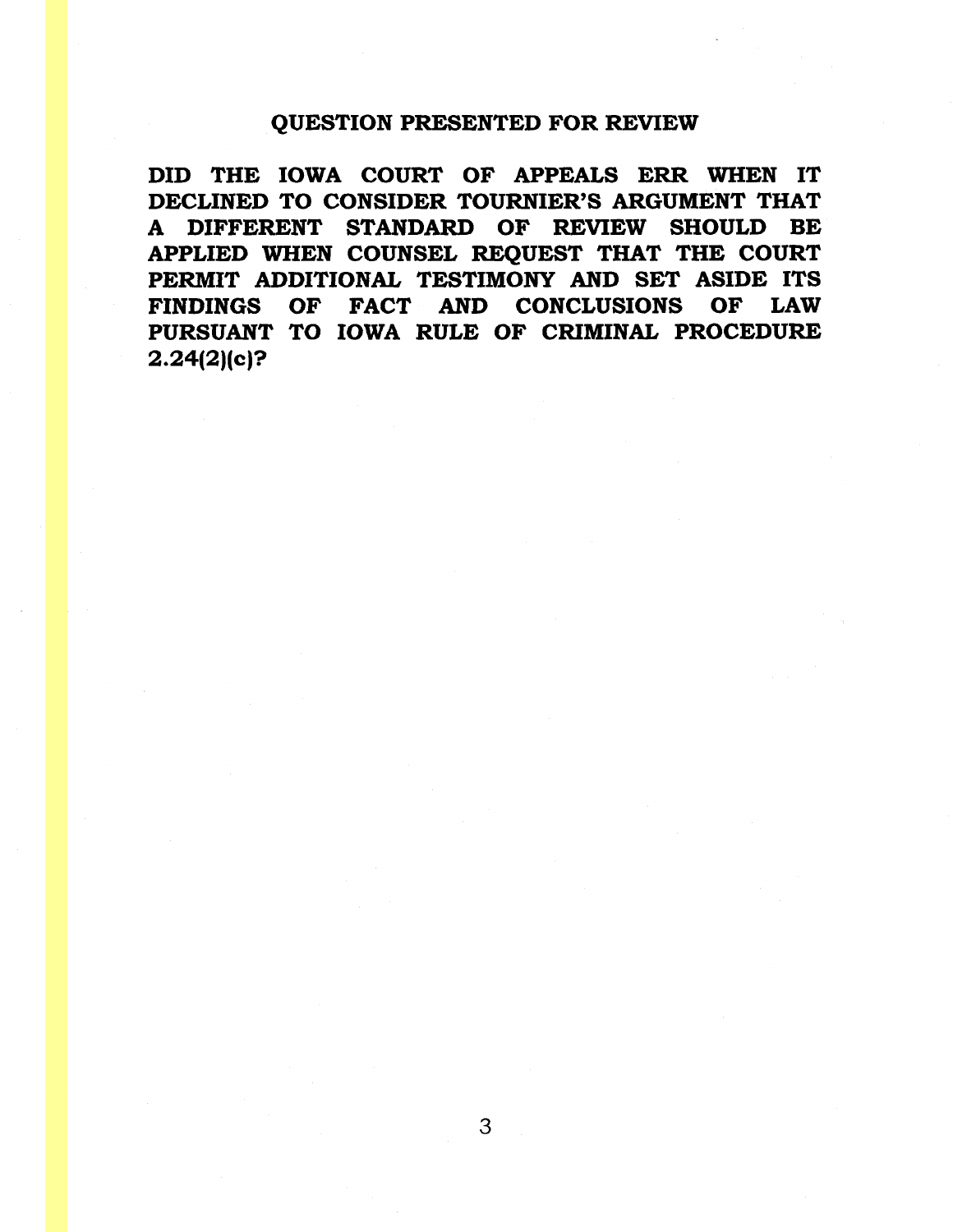# **TABLE OF CONTENTS**

| Opinion, Iowa Court of Appeals (12/19/18) 33 |  |
|----------------------------------------------|--|

# Page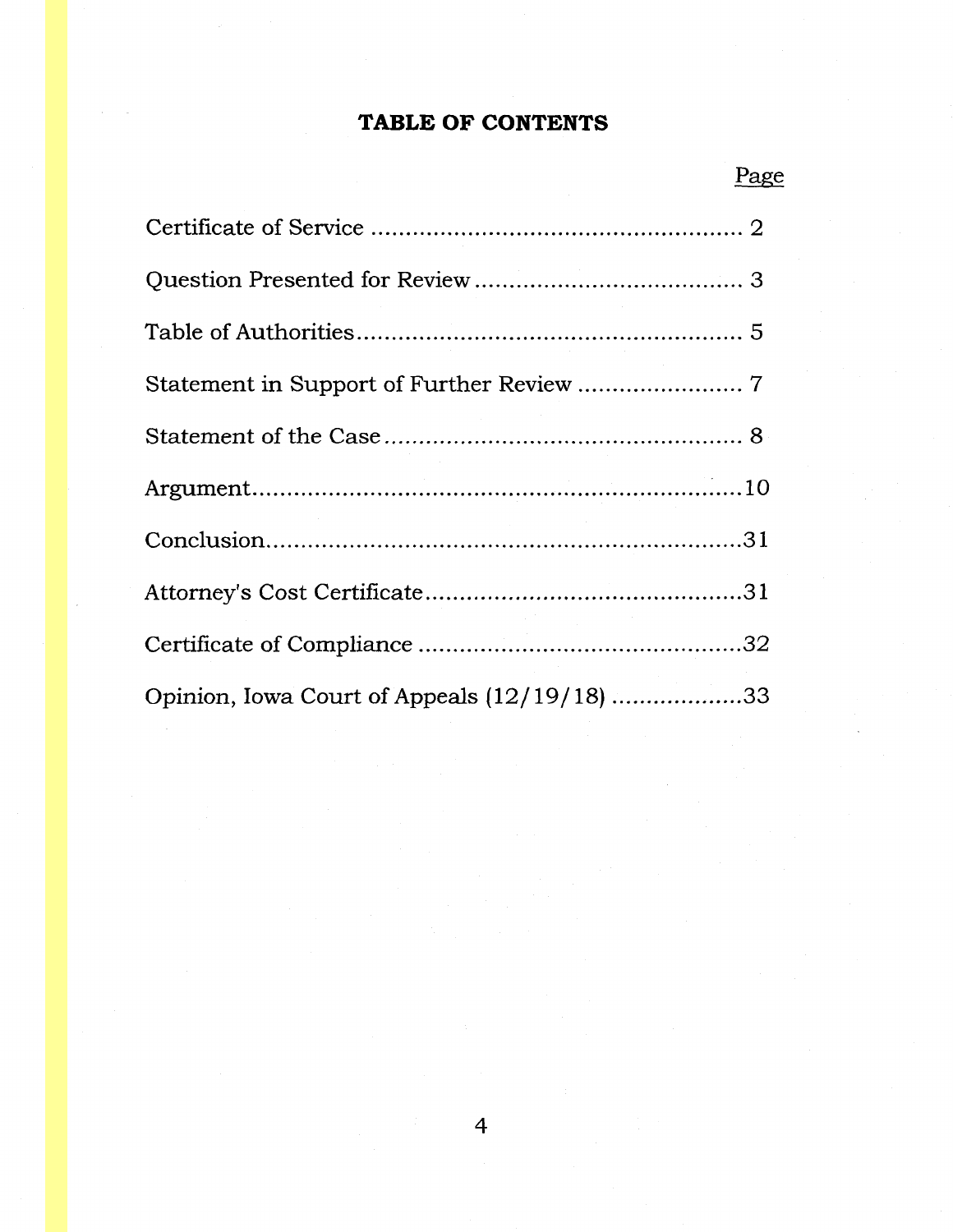# **TABLE OF AUTHORITIES**

| Cases:                                                 | Page: |
|--------------------------------------------------------|-------|
| Benton v. United States, 188 F.2d 625                  |       |
| Brodie v. United States, 295 F.2d 157                  |       |
| Green v. United States, 164 A.3d 86                    |       |
| Huggins v. United States, 333 A.2d 385 (D.C. 1975)21   |       |
| Lyons v. United States, 833 A.2d 481 (D.C. 2003)21     |       |
|                                                        |       |
| State v. Blum, 560 N.W.2d 7 (lowa 1997)11              |       |
| State v. Brotherton, 384 N.W.2d 375 (Iowa 1986)15      |       |
| State v. Buck, 275 N.W.2d 194 (Iowa 1979) 30           |       |
| State v. Carter, 158 N.W.2d 651 (Iowa 1968)10          |       |
| State v. Dodson, 452 N.W.2d 610 (Iowa Ct. App. 1989)15 |       |
|                                                        |       |
| State v. Erminelli, 991 A.2d 1064 (R.I. 2010) 23       |       |
| State v. Folkerts, 703 N.W.2d 761 (Iowa 2005)10        |       |
| State v. Forand, 958 A.2d 134 (R.I. 2008) 23, 25       |       |
| State v. Medeiros, 996 A.2d 115 (R.I. 2010)23          |       |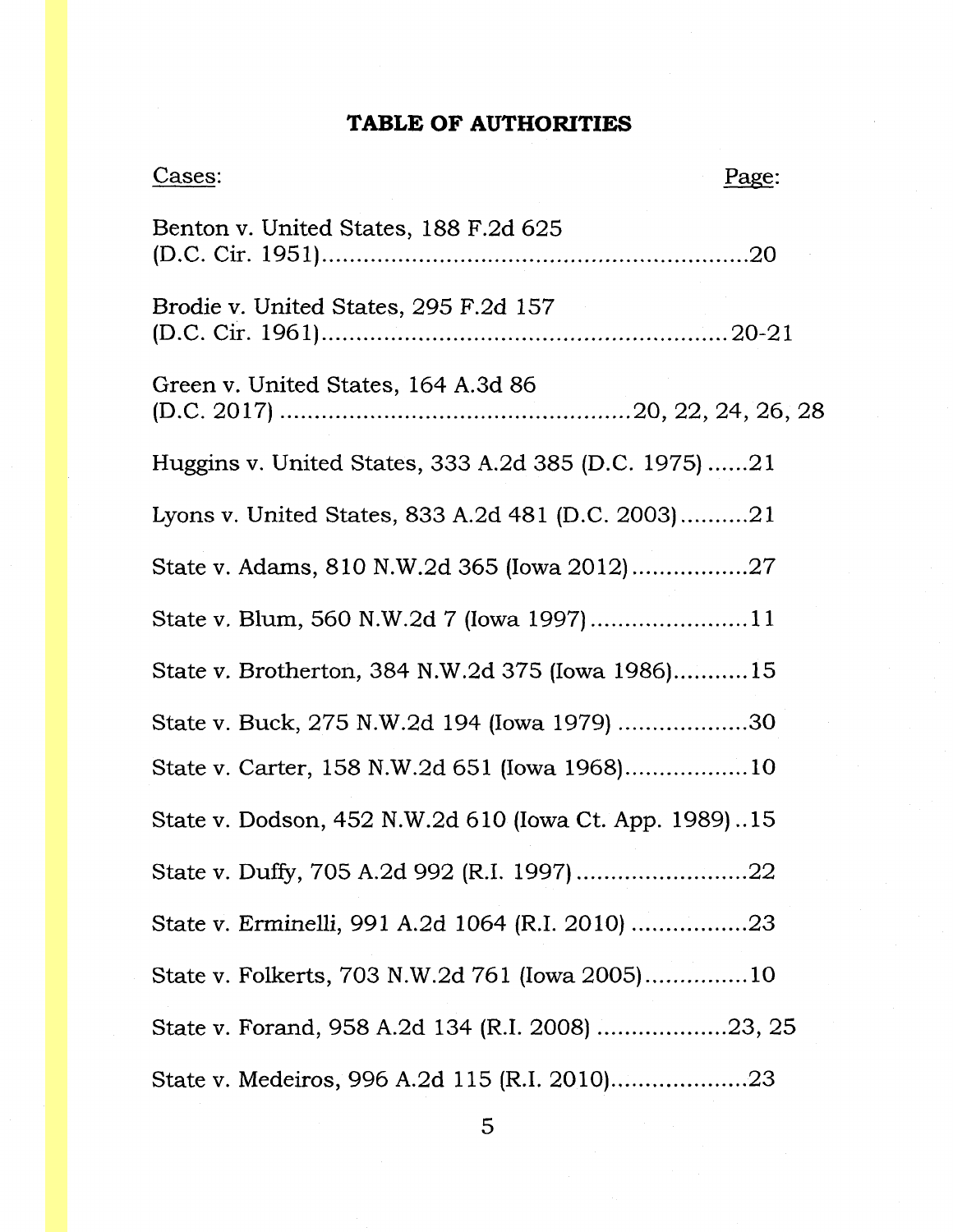| State v. Mujkanovic, No. 10-0768, 2011 WL 441358,         |
|-----------------------------------------------------------|
| State v. Robinson, 288 N.W.2d 782 (Iowa 1992)25           |
| <b>Statutes and Court Rules:</b>                          |
|                                                           |
|                                                           |
| Iowa R. Crim. P. 2.24(2)(c) (2017)11, 27                  |
|                                                           |
| Other Statutes:                                           |
|                                                           |
|                                                           |
|                                                           |
| District of Columbia Super. Ct. Crim. R. 33(a)  18-19, 24 |
|                                                           |
|                                                           |
| Rhode Island Super. R. Crim. P. 33  18-19                 |
|                                                           |
| Unif. Rules. Crim. Procedure 1987, Rule 55219             |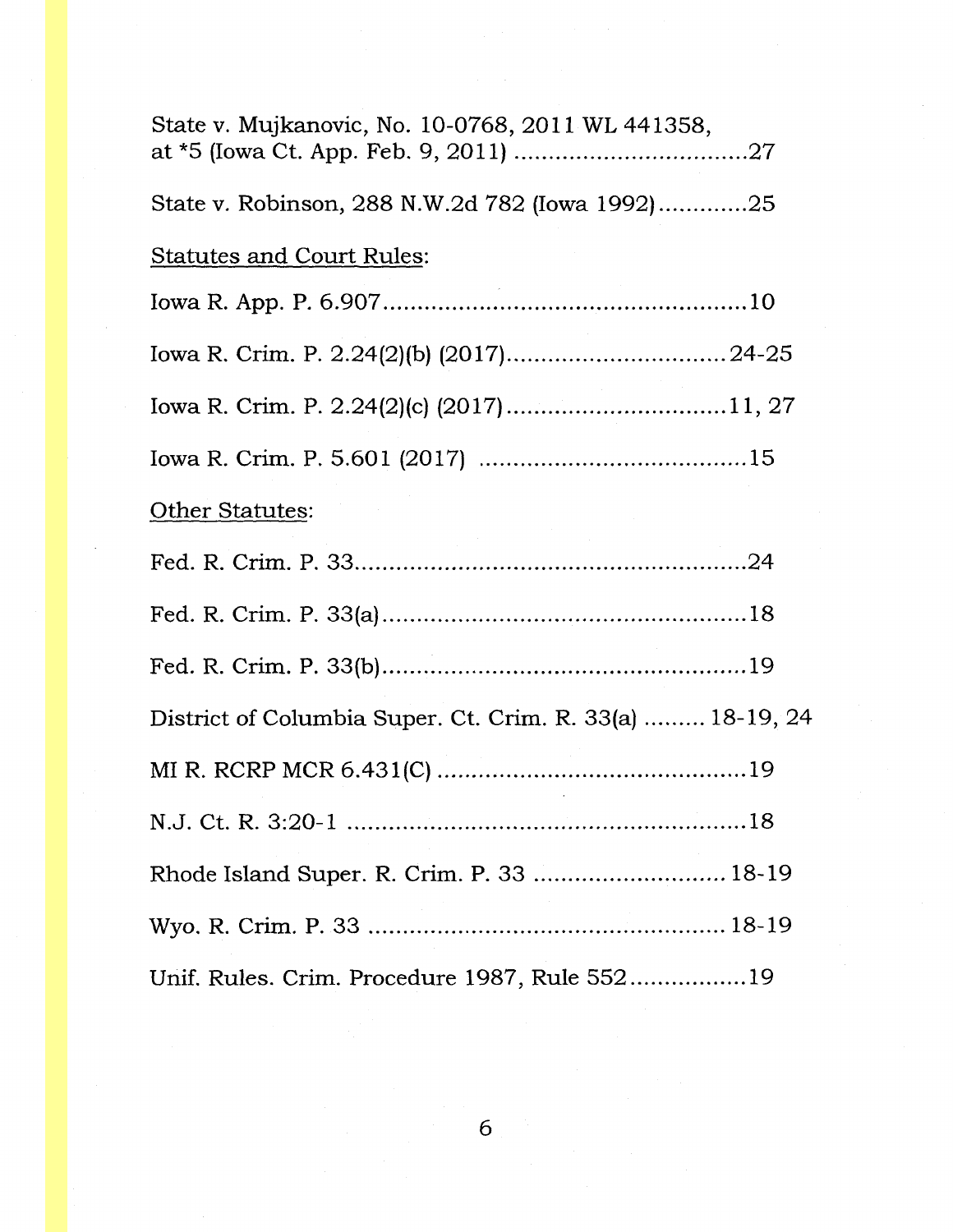#### **STATEMENT IN SUPPORT OF FURTHER REVIEW**

Further review should be granted by the Iowa Supreme Court because the issues raised involve a substantial issue of first impression in Iowa. Iowa R. App. P. 6.903(2)(d) and  $6.1101(2)(c)$ . On appeal, Tournier requested the Court determine that the appropriate application for the scope of Iowa Rule of Criminal Procedure 2.24(2)(c) requires more than just applying the standard for a motion for a new trial filed under Rule 2.24(2)(b) by looking at "exceptional circumstances" and whether vacating the judgment and taking additional testimony is in the "interests of justice."

Rather than addressing the issue, the Iowa Court of Appeals merely applied the "newly discovered evidence" standard for a regular motion for a new trial and found it "unnecessary to address Tournier's argument concerning the standard to be applied under rule  $2.24(2)(c)$ ." (Court of Appeals decision, page 4 of 7, 12 / 19 / 18).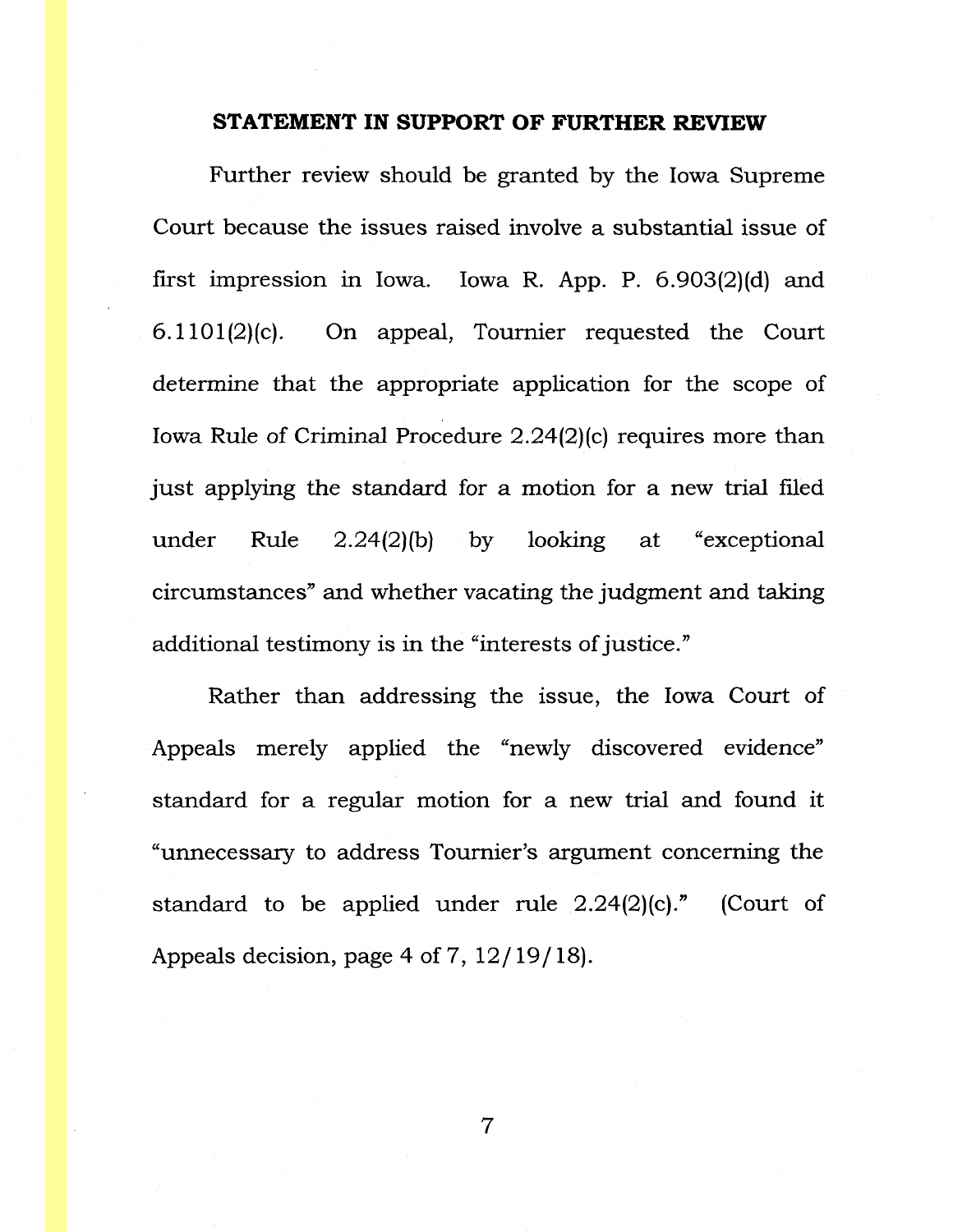#### **STATEMENT OF THE CASE**

#### *Nature of the Case:*

Dale Tournier seeks further review of an Iowa Court of Appeals decision affirming his conviction and sentence for Sexual Abuse in the Second Degree, a Class B felony, in violation of Iowa Code sections 709.1 and 709.3(b).

### *Course of Proceedings in the Trial Court:*

On August 22, 2016, Tournier was charged with two counts of Sexual Abuse in the Second Degree, a Class B felony, in violation of Iowa Code sections 709.1 and 709.3(b). (Trial Information) (App. pp. 6-7).

Following a bench trial, the court found him guilty on one count; not guilty on the other. (Hearing Tr. p. 4 L12-21; Verdict and Order) (App. pp. 13-16).

The trial court denied the defense motion for a new trial and/ or to vacate the judgment and take additional testimony pursuant to Iowa Rule for' Criminal Procedure 2.24(2)(c). (Sent. Tr. p. 13 L20-23).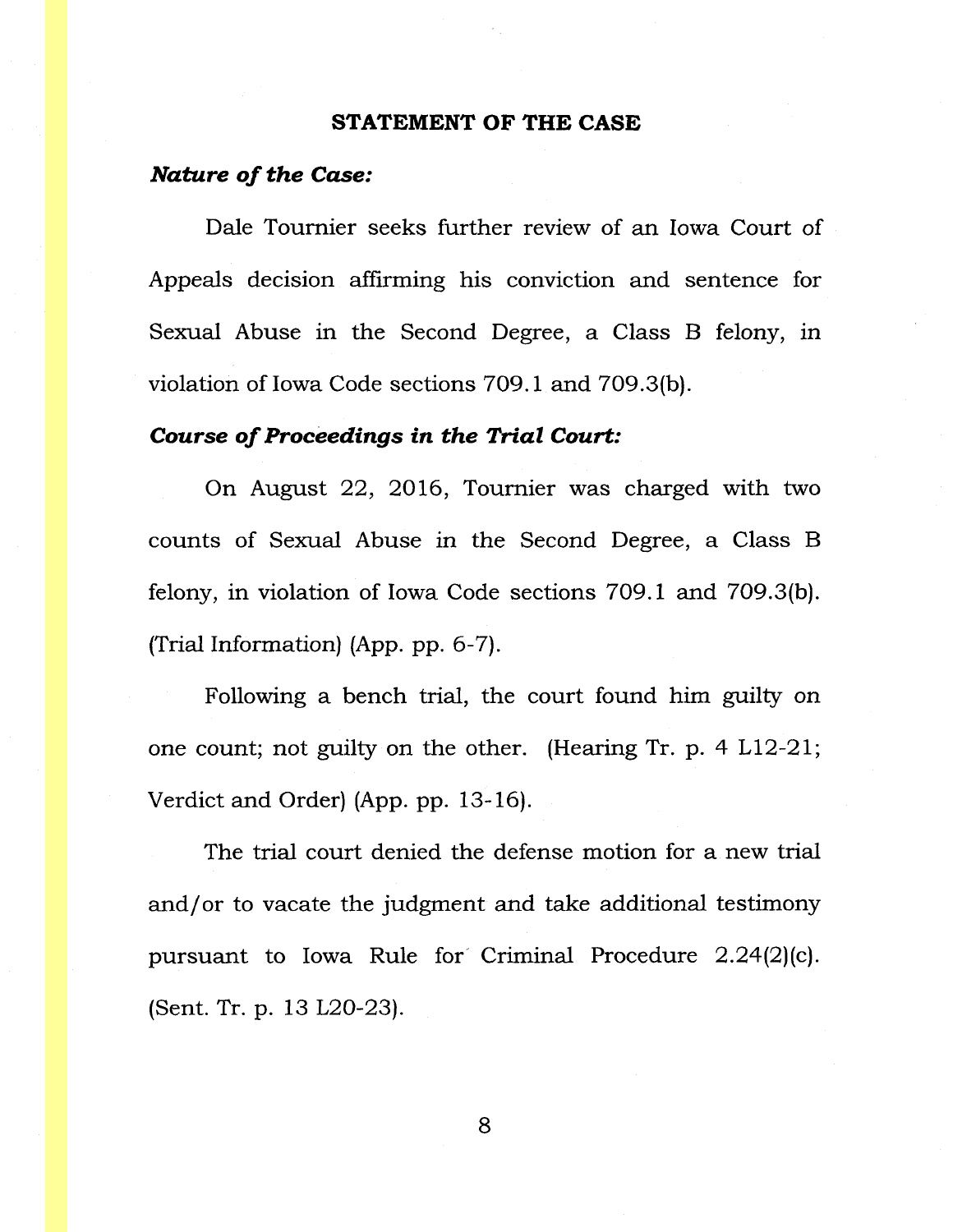Tournier was sentenced to an indeterminate term of 25 years' confinement with a 70% mandatory minimum.

A timely notice of Appeal was filed. (Notice of Appeal) (App. p. 23).

## *Course of Proceedings in Appellate Court:*

On appeal Tournier raised three issues: ( 1) The trial court abused its discretion in not granting him a new trial; (2) The trial court erred in failing to set aside the verdict and reopen the record for additional testimony; and (3) The trial court erred in assessing an uncertain amount of jail fees.

On December 19, 2018, the Iowa Court of Appeals set aside the assessment of jail fees and affirmed the denial of the motion for new trial and the request to present additional evidence. (Court of Appeals decision,  $12/19/18$ ).

#### *Facts:*

Following the bench trial, the court found that Tournier, an adult, knowingly and intentionally made contact between his finger or hand and the genitalia of Z.K, a twelve-year old, and that the contact was skin to skin, not inadvertent or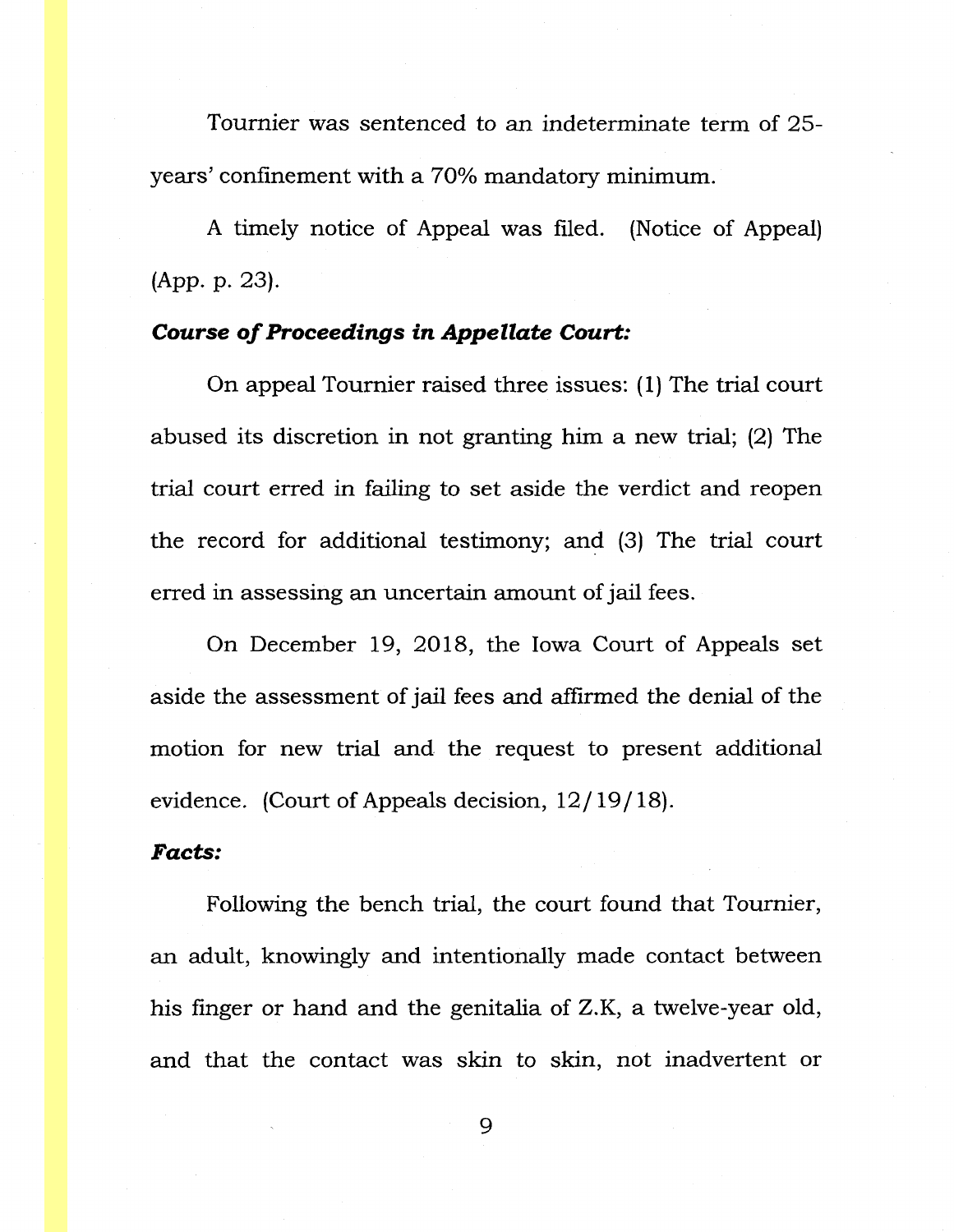accidental, and was sexual in nature. (Hearing Tr. p. 3 L20-p.

4 Ll 1; Verdict and Order) (App. pp. 13-16).

Other relevant facts will as necessary for the argument.

#### **ARGUMENT**

**DID THE IOWA COURT OF APPEALS ERR WHEN IT DECLINED TO CONSIDER TOURNIER'S ARGUMENT THAT A DIFFERENT STANDARD OF REVIEW SHOULD BE APPLIED WHEN COUNSEL REQUEST THAT THE COURT PERMIT ADDITIONAL TESTIMONY AND SET ASIDE ITS FINDINGS OF FACT AND CONCLUSIONS OF LAW PURSUANT TO IOWA RULE OF CRIMINAL PROCEDURE 2.24(2)(c)?** 

The appellate courts review the district court's interpretation of the criminal rules of procedure for errors at law. State v. Folkerts, 703 N.W.2d 761, 763 (Iowa 2005); Iowa R. App. P. 6.907.

The standard of review for a motion for a new trial is an abuse of discretion. State v. Carter, 158 N.W.2d 651 (Iowa 1968). To find the district court abused its discretion, the defendant must show that the district court's decision was exercised on grounds or for reasons clearly untenable or to an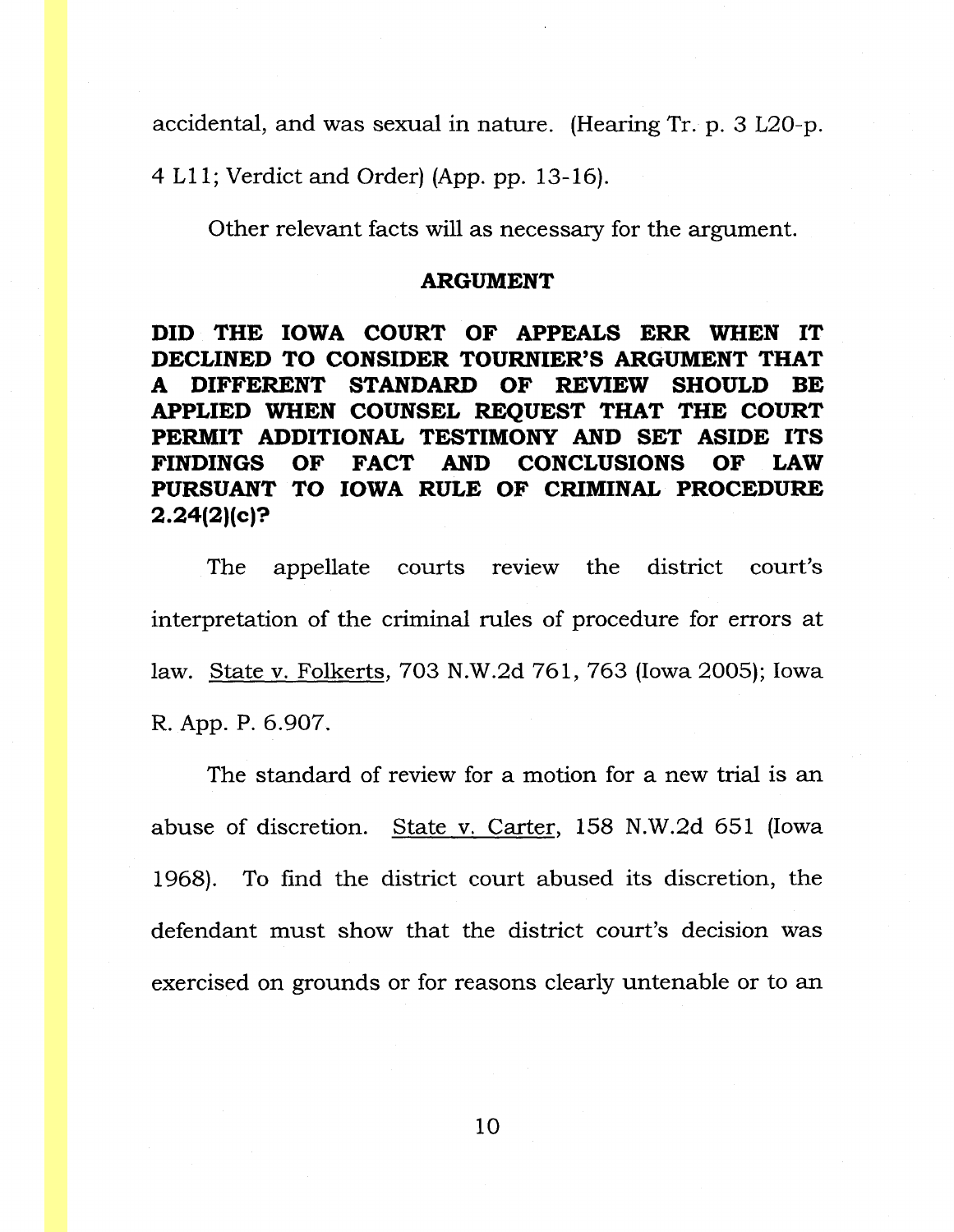extent clearly unreasonable. State v. Blum, 560 N.W.2d 7, 9 (Iowa 1997).

Iowa Rule of Criminal Procedure 2.24(2)(c) allows the court the discretion to determine when it is appropriate to vacate a judgment and take additional testimony. The rule provides:

On a motion for a new trial in an action tried without a jury, the court may where appropriate, in lieu of granting a new trial, vacate the judgment if entered, take additional testimony, amend findings of fact and conclusions of law or make new findings and conclusions, and enter judgment accordingly.

Iowa R. Crim. P. 2.24(2)(c) (2017).

In arguing for the trial court to permit additional testimony and set aside the verdict, trial counsel indicated that he would call an additional nine witnesses to provide testimony to the Court "who were present during all of this." (Sent. Tr. p. 7 LlO).

Counsel stated that he would call K.T., the eyewitness who was with Z.K. during all the time frames related to the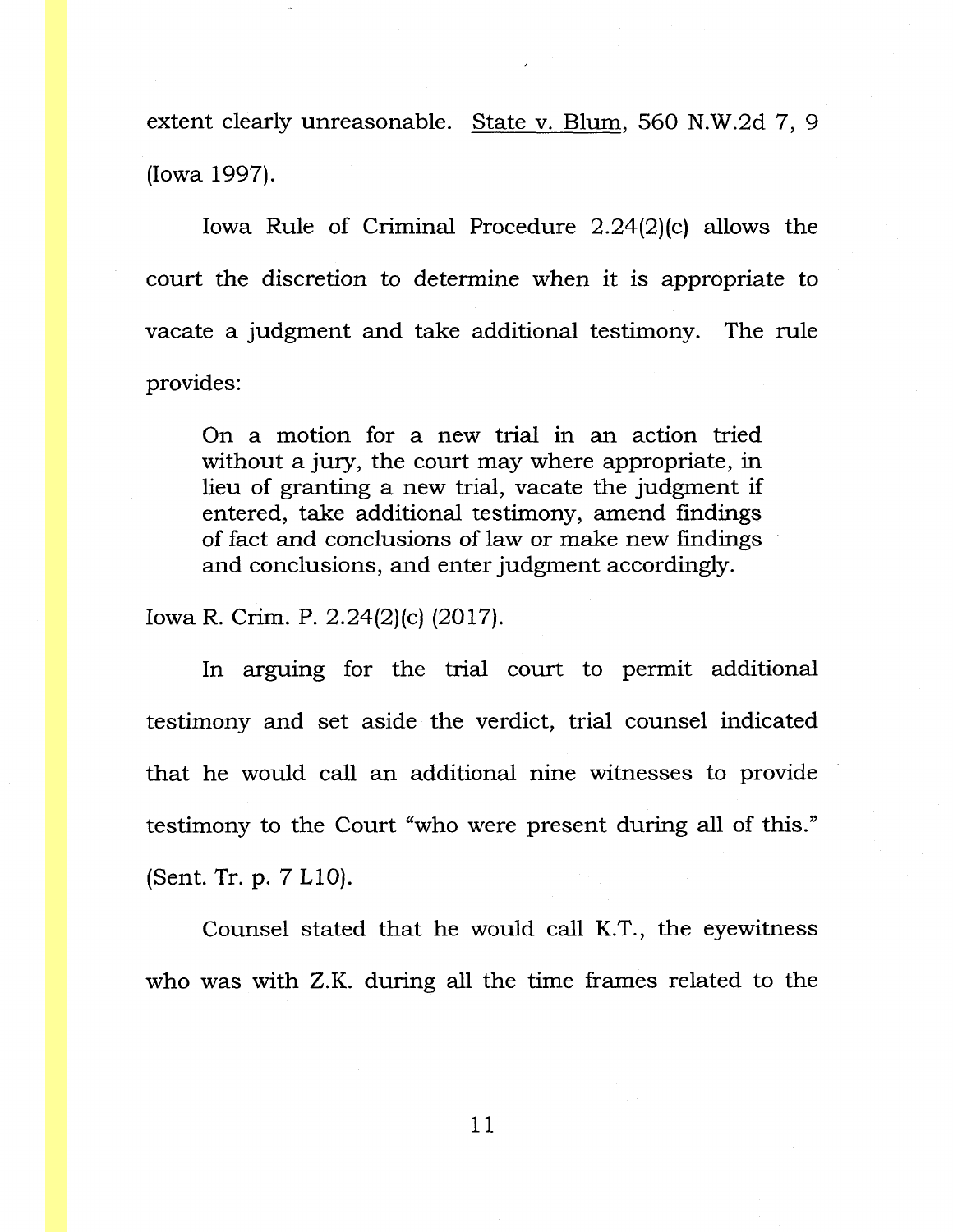allegations, along with two more minors (W.T and K.T.), Shawn Tournier, Amanda Jenison, and others. (Sent. Tr. p. 7 L6-10).

The state argued that the evidence defense counsel wanted to present to the court was all discoverable at the time of trial. The State went on to argue that "[t]here's really no newly discovered evidence here and that's really what we're talking about when we talk about opening up the cases is  $-$  is for, um, the purposes of allowing the Court to receive a newly discovered evidence. There's nothing new here to discover." {Sent. Tr. p. 9 Ll 7-21).

While the state is correct in that all the proposed witnesses by the defense were available to testify at trial, the newly discovered evidence standard is inappropriate to apply under Rule 2.24(2)(c) when the grounds for the motion for a new trial was not newly discovered evidence under Rule 2.24

Trial counsel was not asking for a "do-over" with newly discovered evidence, but sought a finding of *exceptional circumstances* that would require the court to vacate the judgment and take the additional testimony.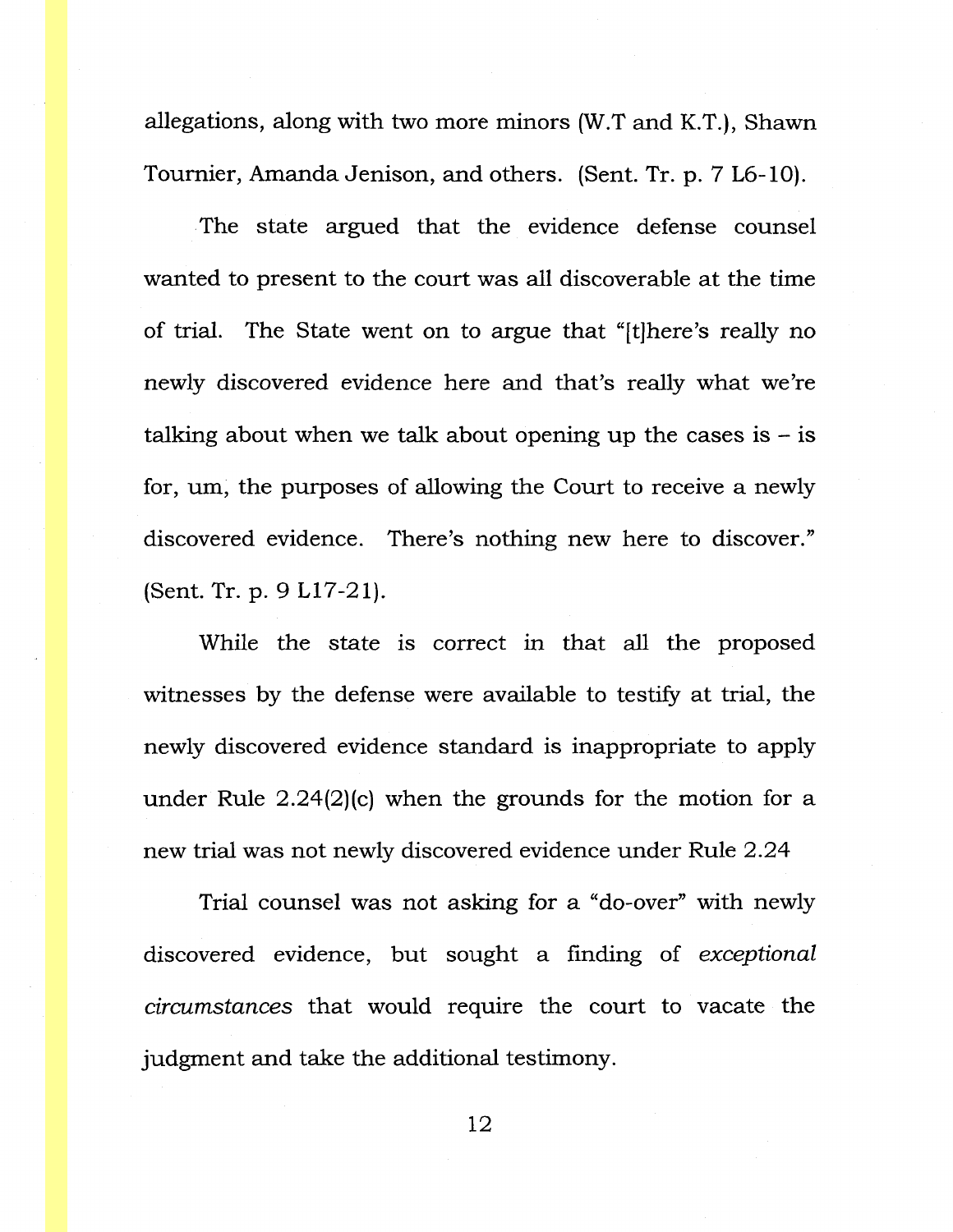This case is replete with exceptional circumstances.

At the time defense counsel tried the case, counsel could not anticipate that the court could or would divide the allegations since the allegations were so intertwined. Depending on which version of her story is believed, Z.K. alleged that the touching and licking occurred either on the trampoline or in K.T. 's bedroom or both.

The findings of fact make it clear that the court was not focused on when or where the alleged touching occurred, given the general nature of the findings: "The sexual contact between Defendant and Z.K. described above took place in or near the residence of Defendant." (Verdict and Order) (App. pp. 13-16). While the findings of fact do specify that the Court found the allegations to have occurred on July 4, 2016, the evidence presented at trial does not support such a finding related to the allegation on the trampoline. (Verdict and Order) (App. pp. 13-16).

The court was unwilling or unable to determine exactly where and when the alleged touching occurred.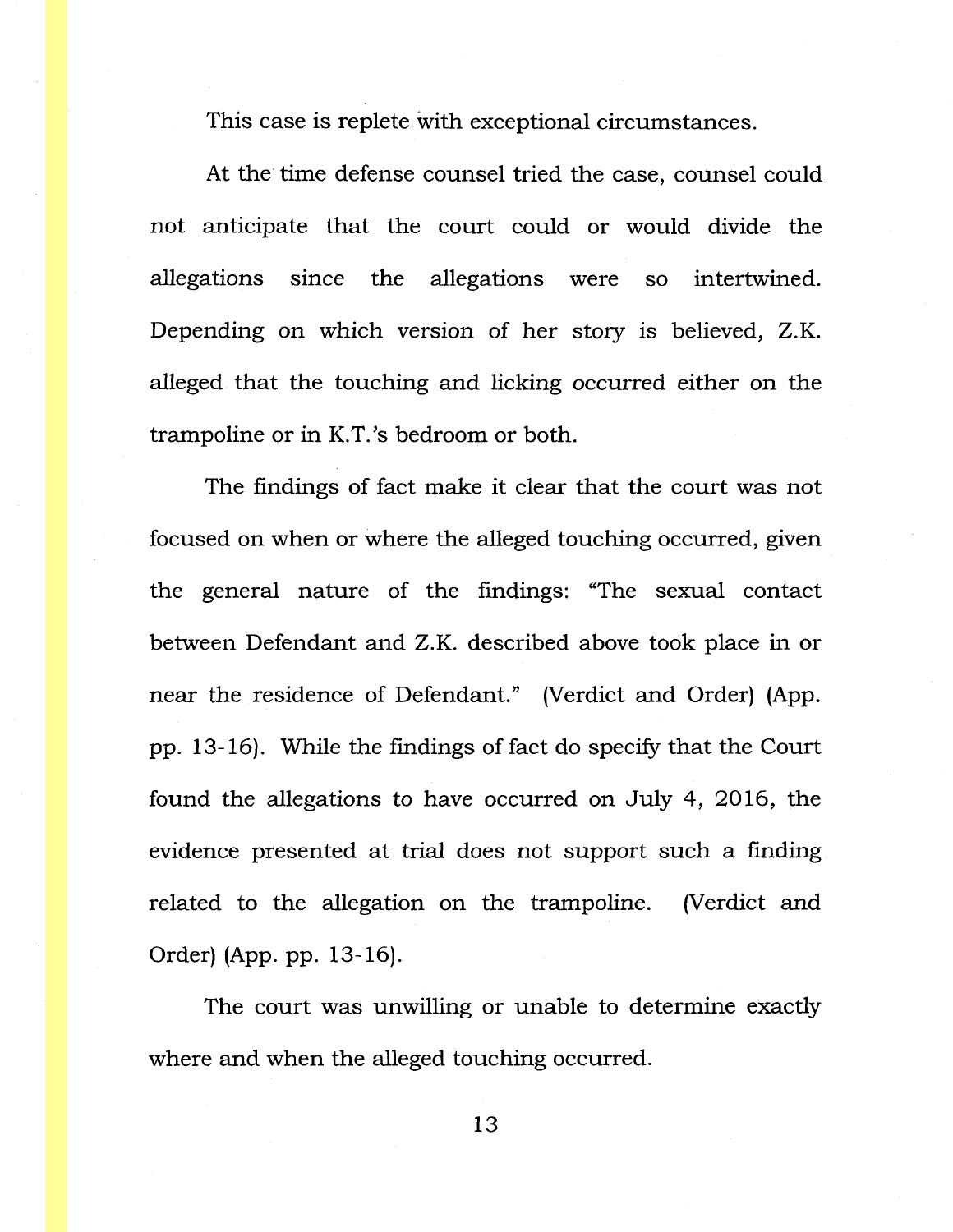In planning his defense of Tournier, trial counsel could not have contemplated that the court would "split the baby'' when it came to a verdict, because the evidence does not support a finding of guilt for one charge but not the other.

The findings of fact presented by the court do not explain why the court found Z.K. credible regarding the touching allegation and not credible regarding the licking allegation.

The circumstances are more exceptional because the court apparently considered evidence outside the record when it reached its conclusions.

When considering potential testimony from K.T., the eyewitness to the allegations, the Court stated: "The Court's not satisfied that the people that were present, and I guess specifically  $[K.T.]$ , um, that  $[K.T.]$  would have necessarily been old enough to really understand or, um, alert others, um, to what she was observing." (Sent. Tr. p. 12 L19-22).

The Court was not presented with any evidence that K.T. would be unable to comprehend what was going on, if she saw anything happen between Tournier and Z.K. Furthermore,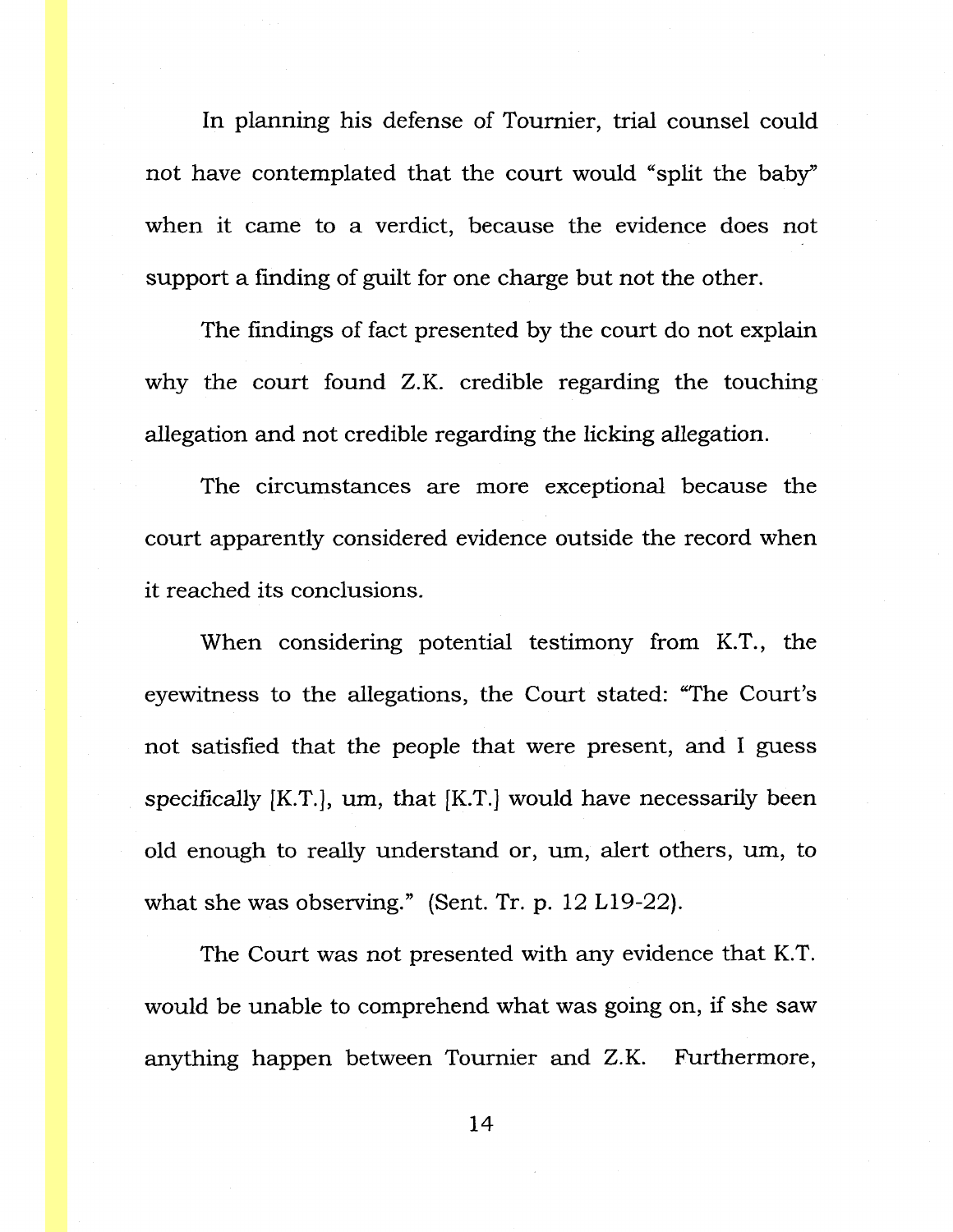evidence was presented by police testimony that children as young as two years old have provided actionable information during interviews. (Trial Tr. p. 241 L24-p. 242 L7).

The court's statement that K.T. would be too young to understand indicates that the court does not believe that young children can make credible sex abuse allegations or be competent witnesses. This is in direct contradiction with Iowa Code and case law. See Iowa R. Crim. P. 5.601 (2017) ("Every person is competent to be a witness unless a statute or rule provides otherwise."); State v. Dodson, 452 N.W.2d 610 (Iowa Ct. App. 1989) (Five-year-old sexual abuse victim was found to be competent when she told the court that to tell the truth meant not to lie and she would tell the truth.); State v. Brotherton, 384 N.W.2d 375 (Iowa 1986) (Four-year-old was competent to testify about sexual abuse where she promised to tell the truth, had remarkable independent recollection of tangible details of the sexual abuse incident, and remembered details about the night in question.)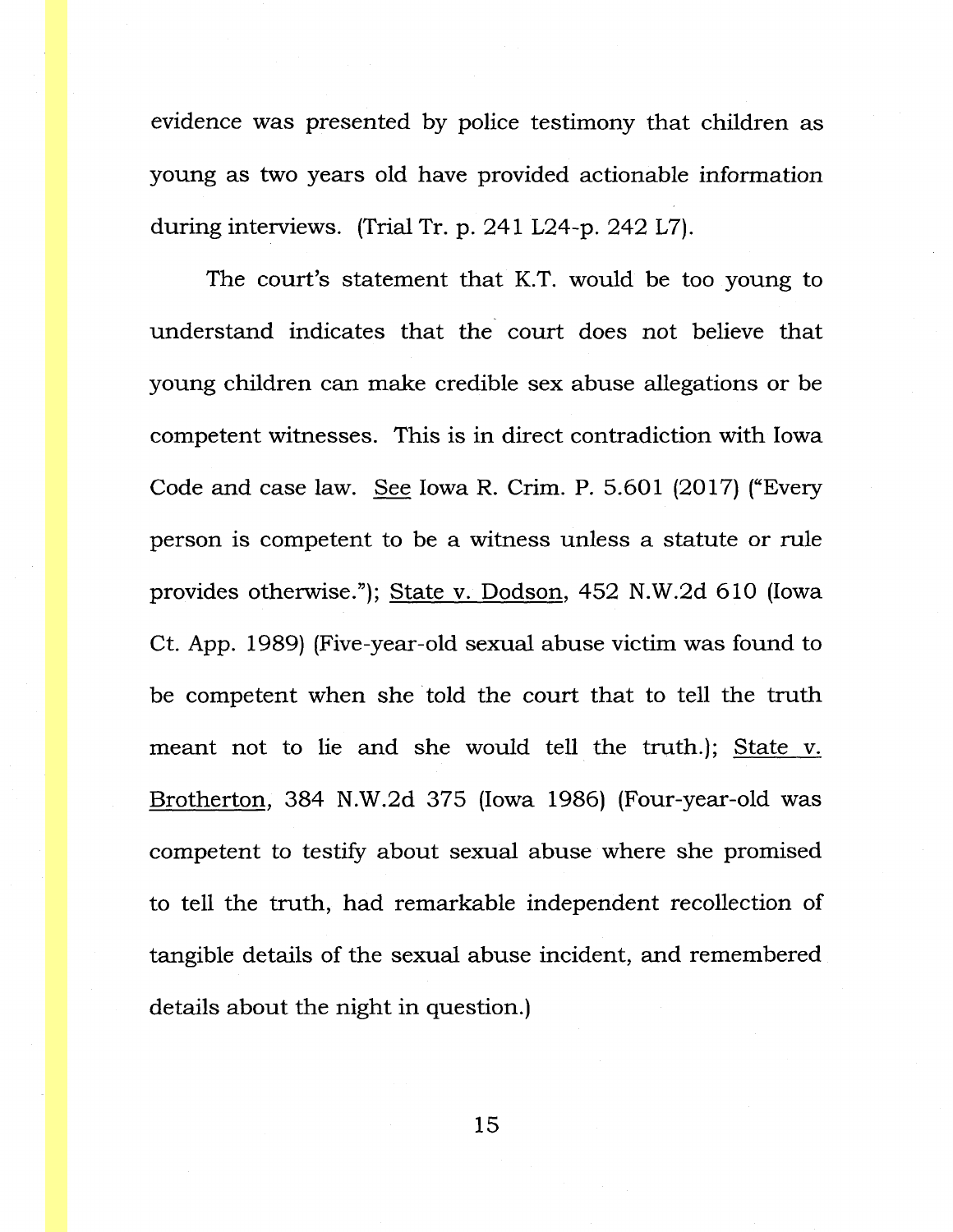Allowing the testimony of K.T. to, at the very least, determine if she did witness anything and could recall it, before making a competency and credibility determination about her proposed testimony, would be a very justifiable reason to reopen the record.

Furthermore, the explanation given by the court during the motion hearing did not clarify this point.

If anything, it further muddied the waters when it stated "In the Court's opinion, its experience, that,  $um$ ,  $a - a$  child,  $[Z.K.]$ , that age does not,  $um -$  does not initiate that kind of conversation unless, um, it's something they've actually experienced." (Sent. Tr. p. 10 L21-24).

The court claimed that children do not make up these types of allegations; however, that statement is completely at odds with the court's verdict, acquitting Tournier of Count IIthe allegation of oral sexual abuse.

Trial counsel was not asking for a "do-over" but asking for a finding of *exceptional circumstances* that would require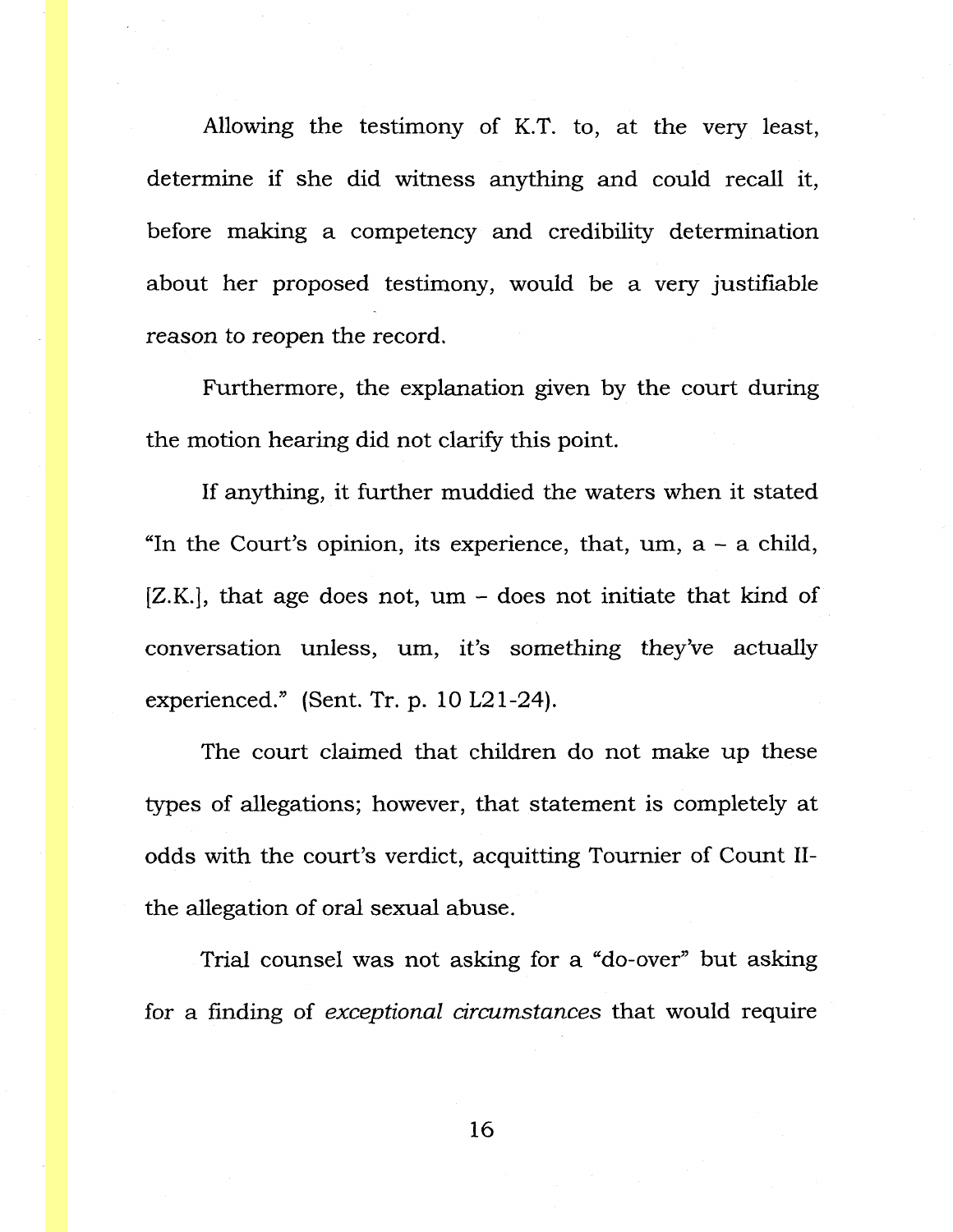the court to vacate the judgment and take the additional testimony.

Neither the trial court, nor the court of appeals addressed whether "exceptional circumstances" were present in the case or whether that standard was appropriate to resolve the issue.

Without addressing what standard it applied, the trial court denied the defense counsel's request for reopening the case under Rule 2.24(2)(c) stating "I don't believe that there's any purpose that would be served by, um, reopening the record or allowing additional testimony." (Sent. Tr. p. 13 L21- 23).

The Court of Appeals found it "unnecessary to address Toumier's argument concerning the standard to be applied under rule 2.24(2)(c)."

The Iowa Supreme Court should determine that the standard is a showing of *"exceptional circumstances."* 

The scope of the application of Rule 2.24(2)(c) is an issue of first impression in Iowa and as such it is beneficial to look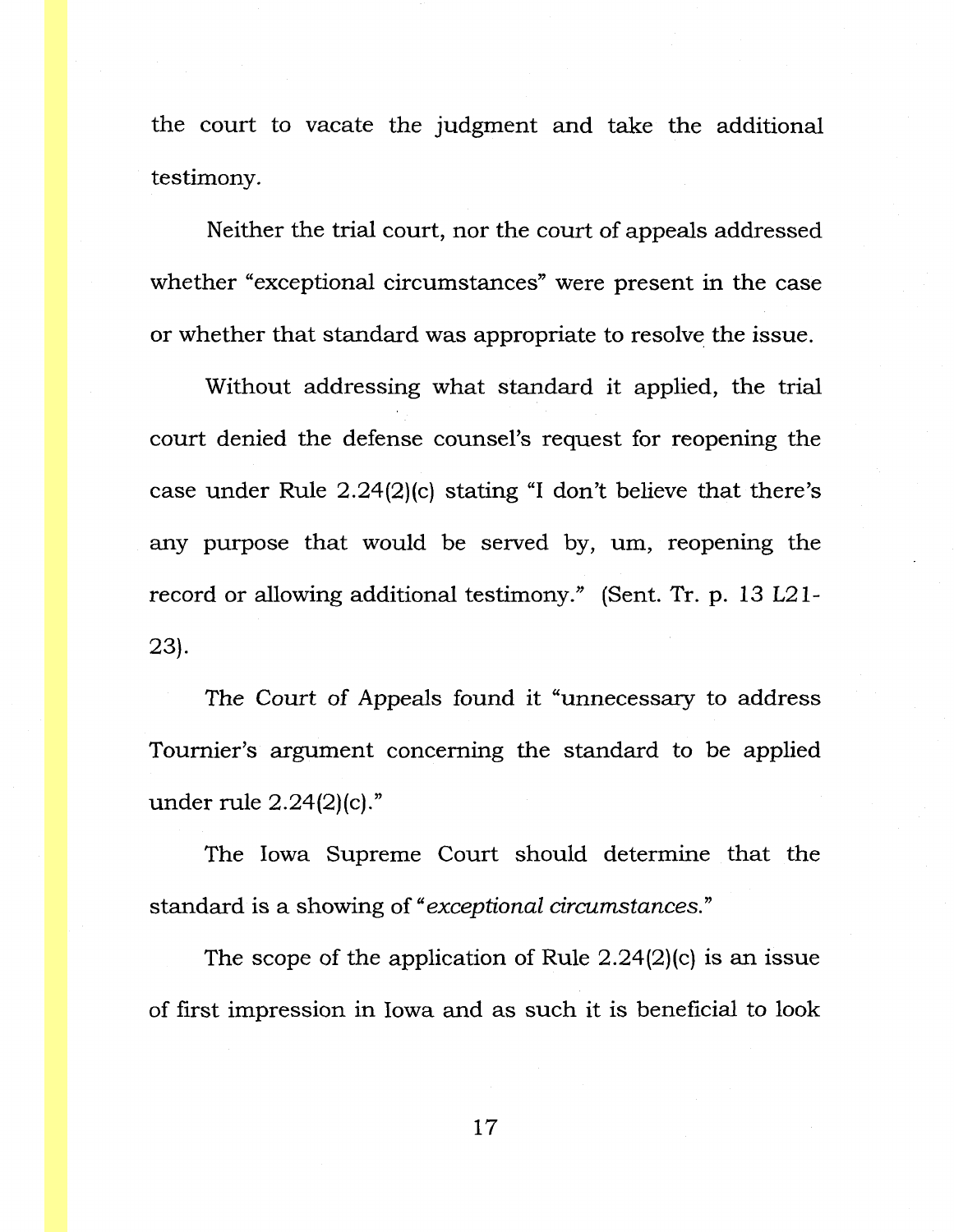at other jurisdictions to see if and how they have handled similar matters.

The Federal Rules of Criminal Procedure, Rule 33, is similar to the Iowa rule, stating: "Upon the defendant's motion, the court may vacate any judgment and grant a new trial if the interest of justice so requires. If the case was tried without a jury, the court may take additional testimony and enter a new judgment." See Fed. R. Crim. P. 33(a) (emphasis added).

Other states have adopted the federal rule or similar versions of the federal rule. See, District of Columbia Super. Ct. Crim. R. 33(a) (verbatim to federal rule); Rhode Island Super. R. Crim. P. 33 ("If trial was by the court without a jury, the court on motion of a defendant for a new trial may vacate the judgment, take additional testimony, and direct the entry of a new judgment."); N.J. Ct. R. 3:20-1 ("If trial was by the judge without a jury, the judge may, on defendant's motion for a new trial, vacate the judgment if entered, take additional testimony and direct the entry of a new judgment."); Wyo. R.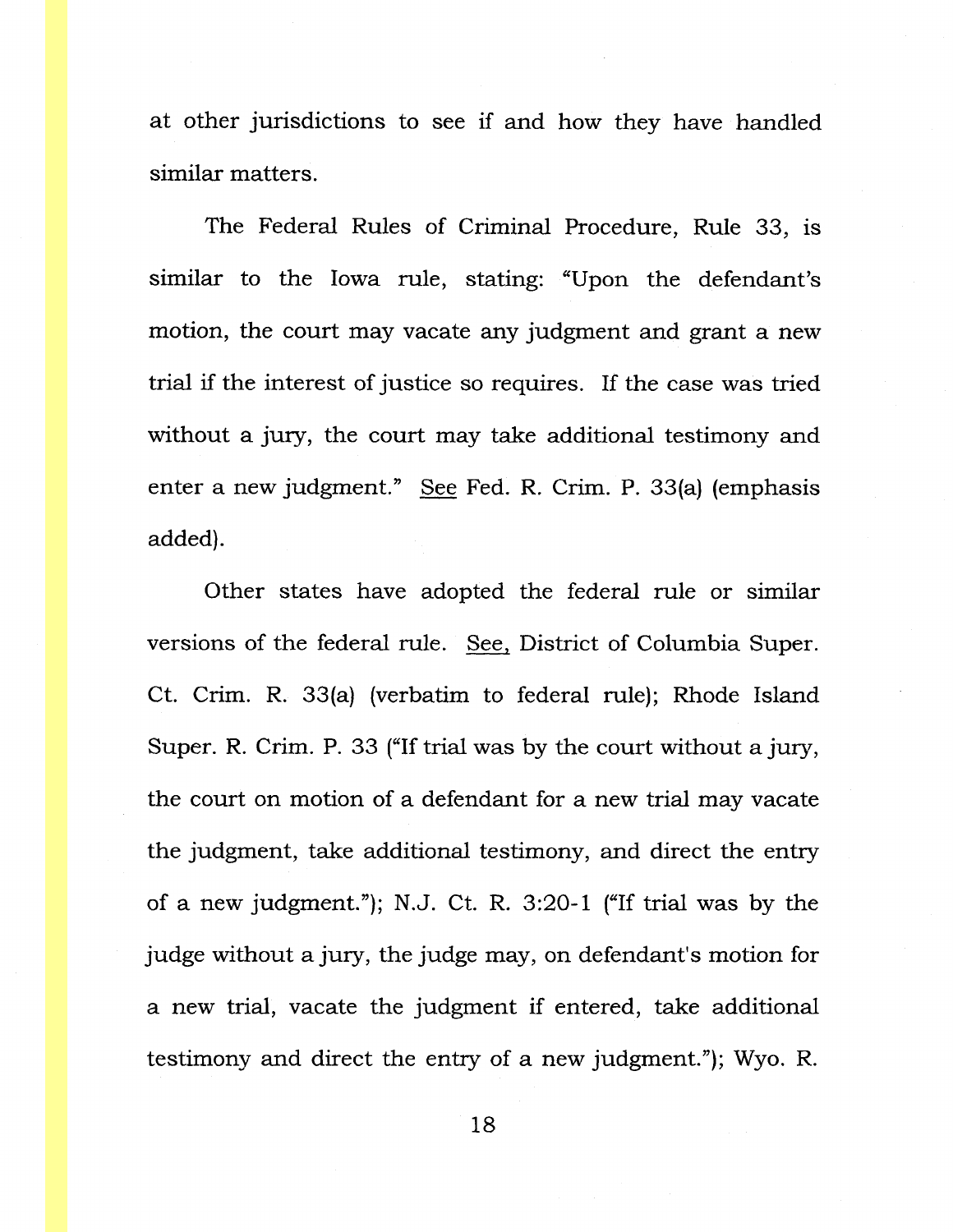Crim. P. 33 ("If trial was by the court without a jury, the court, on motion of a defendant for a new trial, may vacate the judgment if entered, take additional testimony, and direct the entry of a new judgment."). The Michigan rule is modeled after the Uniform Rules of Criminal Procedure of 1987, which are modeled after the federal rule, and add a requirement that the defendant consent to the vacation of the judgment and taking additional testimony. See, MI R. RCRP MCR 6.43l(C) ("If the court tried the case without a jury, it may, on granting a new trial and with the defendant's consent, vacate any judgment it has entered, take additional testimony, amend its findings of fact and conclusions of law, and order the entry of a new judgment.") (emphasis added); see also Unif. Rules. Crim. Procedure 1987, Rule 552.

The majority of these jurisdictions treat a motion for a new trial based on newly discovered evidence differently than other grounds for a new trial. See District of Columbia Super. Ct. Crim. R. 33(b); Rhode Island Super. R. Crim. P. 33; Wyo. R. Crim. P. 33; Fed. R. Crim. P. 33(b).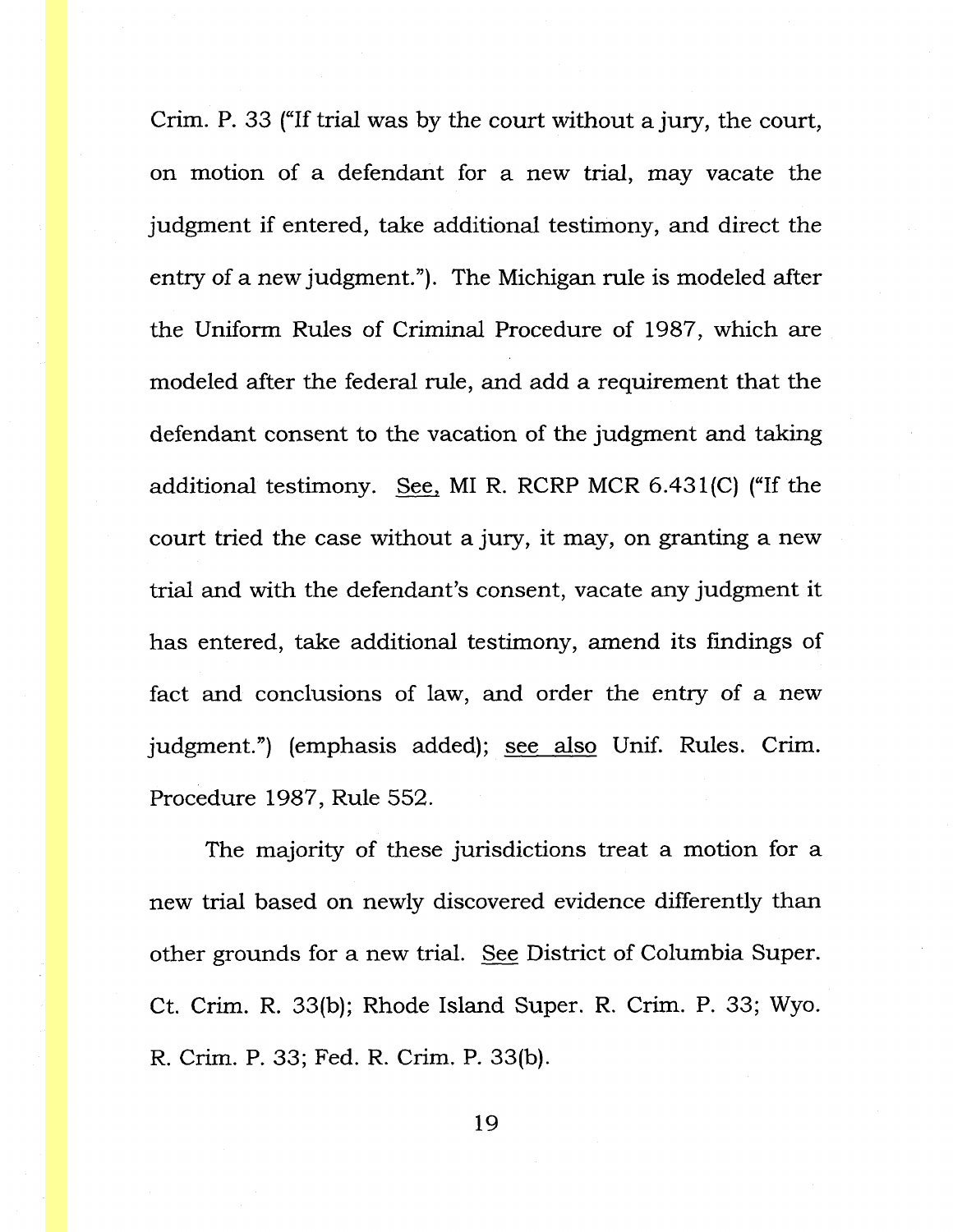In a recent case, Green v. United States, 164 A.3d 86 (D.C. 2017), the D.C. Court of Appeals discussed when it is appropriate for a judgment to be vacated based on the "interest of justice" standard. In reaching its decision that the defendant was not entitled to relief, the Court reviewed the historical cases that addressed what was considered in the "interests of justice." Green v. United States, 164 A.3d 86, 93- 94 (D.C. 2017).

In Benton v. United States, 188 F.2d 625, 627 (D.C. Cir. 1951), the court found "exceptional circumstances" where the mother of the child victim provided an affidavit after the trial that called into question the child's testimony, and the testimony was the crux of the case.

In Brodie v. United States, the situation involved a case of misidentification. The motion was filed as newly discovered evidence, but the standard that should have been applied was the interests of justice standard. The Court found that while the standard for newly discovered evidence is stricter than the interest of justice, a factor to be considered under the interest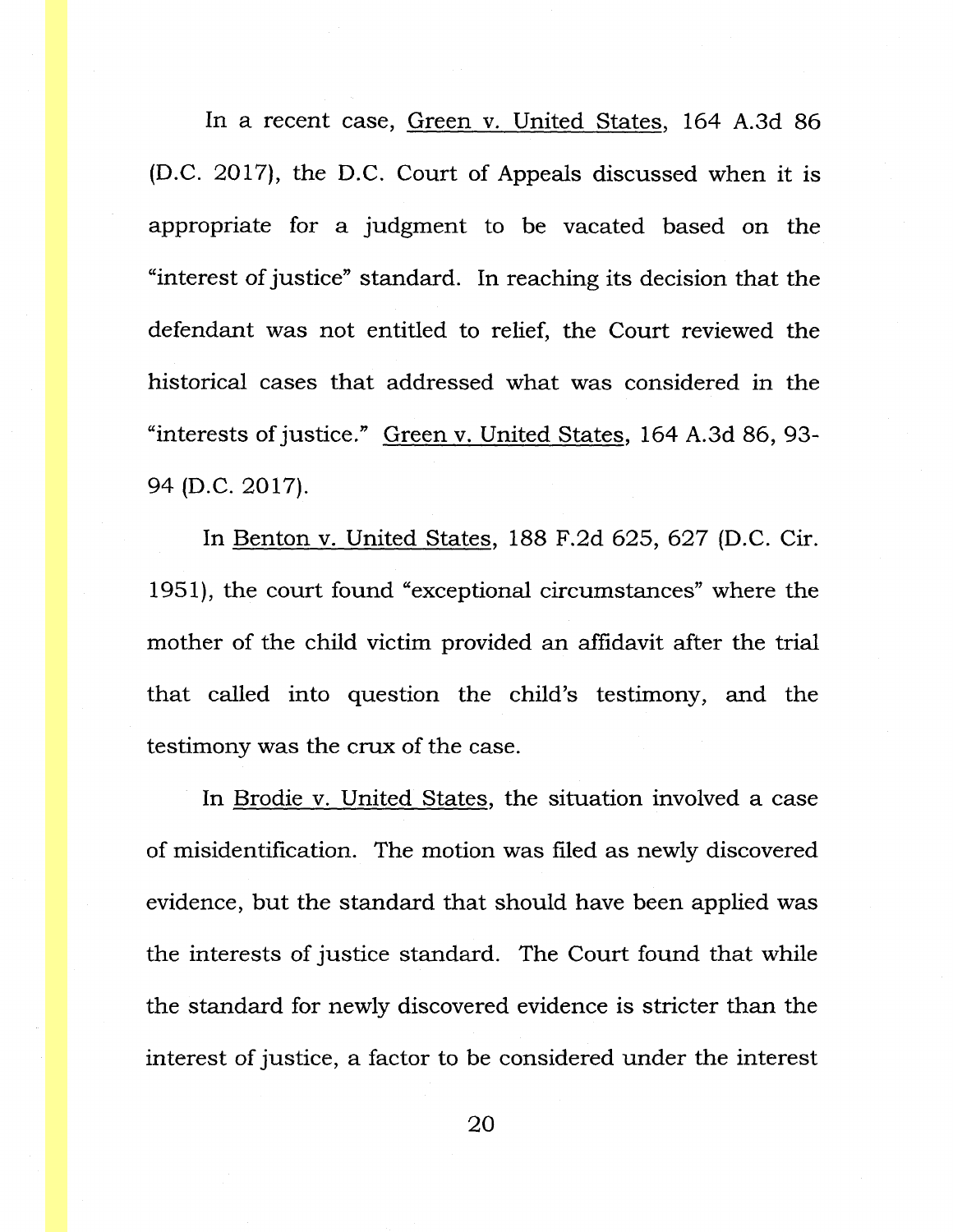of justice standard is the due diligence of the defense. Brodie v. United States, 295 F.2d 157, 159-160 (D.C. Cir. 1961)

In Lyons v. United States, the Court found that a hearing should be conducted to determine if the defendant was denied a fair trial because he had been threatened prior to trial. Lyons v. United States, 833 A.2d 481, 488-89 (D.C. 2003).

Finally, Green analyzed Huggins v. United States, finding that where the defendant had access to evidence to impeach a critical witness at the time of trial, and opted not to, it did not qualify as an exceptional circumstance because counsel did not exercise due diligence. Huggins v. United States, 333 A.2d 385, 387 (D.C. 1975).

The Green Court held that Rule 33(a) is not a "do-over" rule, giving the defense an opportunity to present a better defense after having a negative judgment issued against it. The Court further concluded that a new trial under the "interests of justice" will only be justified only if '"exceptional circumstances' prevented the defendant from receiving a fair trial." Green v. United States, 164 A.3d 86, 93-94 (D.C. 2017).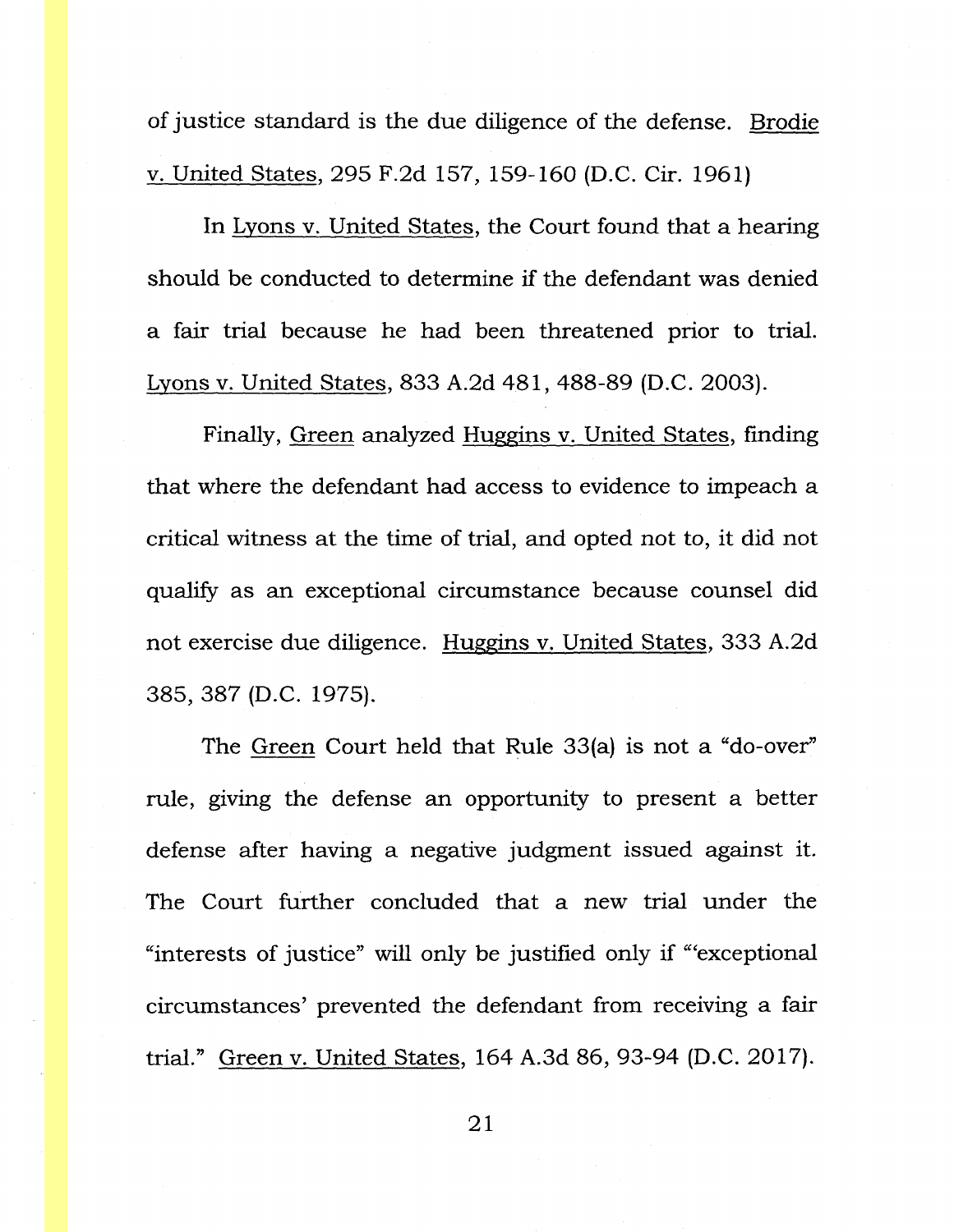#### The Court concluded:

Appellant has completely failed to meet that standard. This record is not comparable to the unique situation presented in Benton. There was no question of misidentification. No codefendant intimidated appellant or prevented him from presenting a full defense. The evidence he submitted after trial was equally available prior to trial. In short, nothing interfered with appellant's ability to present his defense. Indeed, he won acquittals or partial acquittals on many of the charges against him:

Green v. United States, 164 A.3d 86, 93-94 (D.C. 2017).

Rhode Island utilizes a different standard than D.C. The

standard of review on appeal to be applied in a bench trial

motion for a new trial is:

[T]he same as would be applied to the trial justice's factual findings on the merits. Such determinations are entitled to great weight and will not be disturbed unless the trial justice has overlooked or misconceived relevant and material evidence or was otherwise clearly wrong.

State v. Duffy, 705 A.2d 992, 993 (R.I. 1997) (citations omitted).

The Rhode Island Supreme Court has further explained the standard to be applied by the trial court: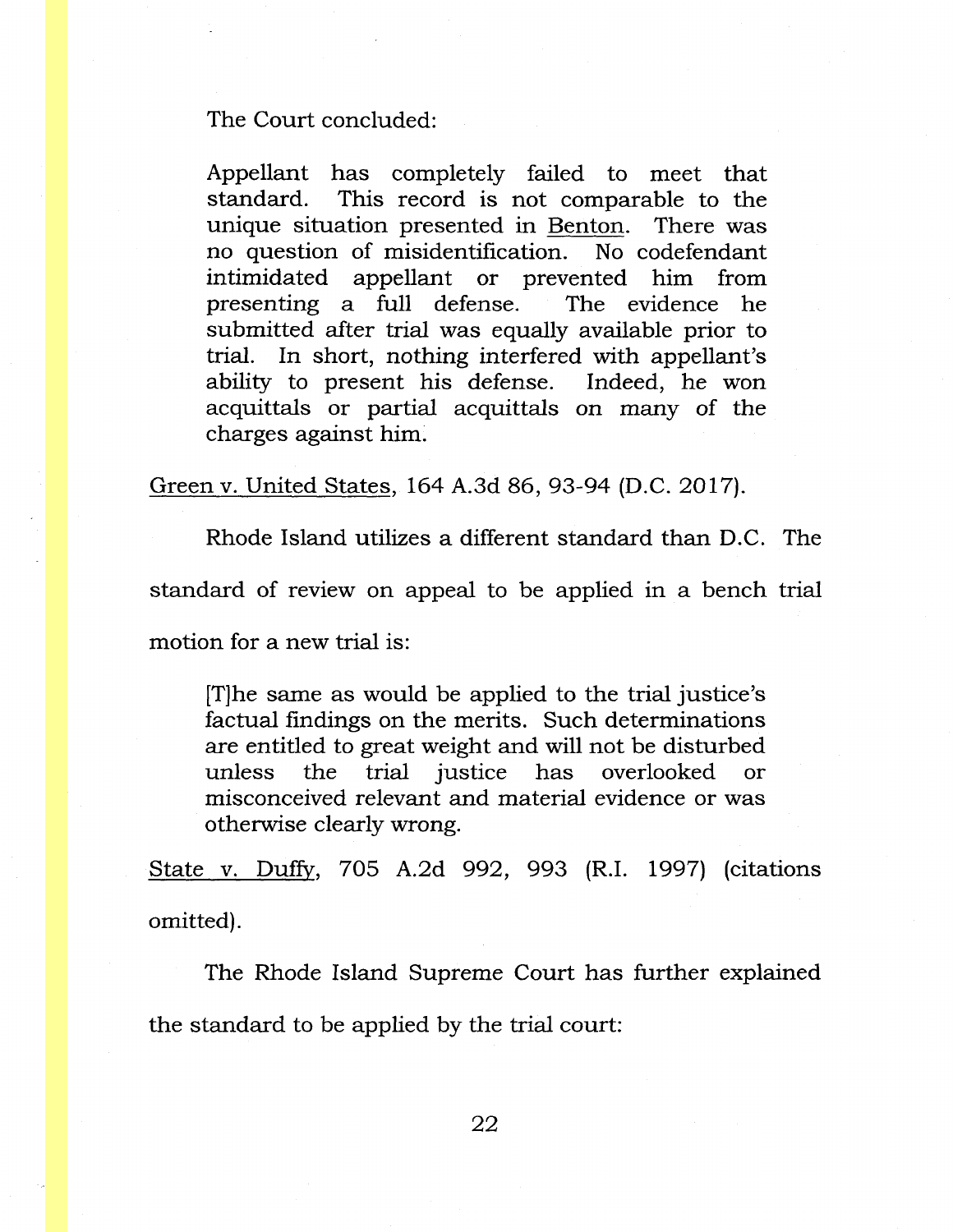weigh and evaluate the evidence, pass upon the credibility of the trial witnesses, and engage in the inferential process, impartially, not being required to view the inferences in favor of the nonmoving party, and against the moving party. After so doing, if the trial justice \*\*\* concludes that the trial evidence is sufficient to establish guilt beyond a reasonable doubt, he or she denies the defendant's motion to dismiss and, if both sides have rested, enters decision and judgment of conviction thereon. If the evidence is not so sufficient, he or she grants the motion and dismissed the case.

State v. Forand, 958 A.2d 134, 141 (R.I. 2008) (citations omitted).

The Rhode Island Supreme Court has indicated that in order to be granted a new trial under Rule 33, unless the defendant also asserts an offer of newly discovered evidence, "he must overcome a high hurdle in demonstrating that the trial justice abused her discretion when she denied his motion." State v. Medeiros, 996 A.2d 115, 123 (R.I. 2010); see also State v. Erminelli, 991 A.2d 1064, 1070 (R.I. 2010). It is unclear whether the Rhode Island Supreme Court means newly discovered evidence within the meaning of Rule 33, or if there is a separate standard for evidence not provided at trial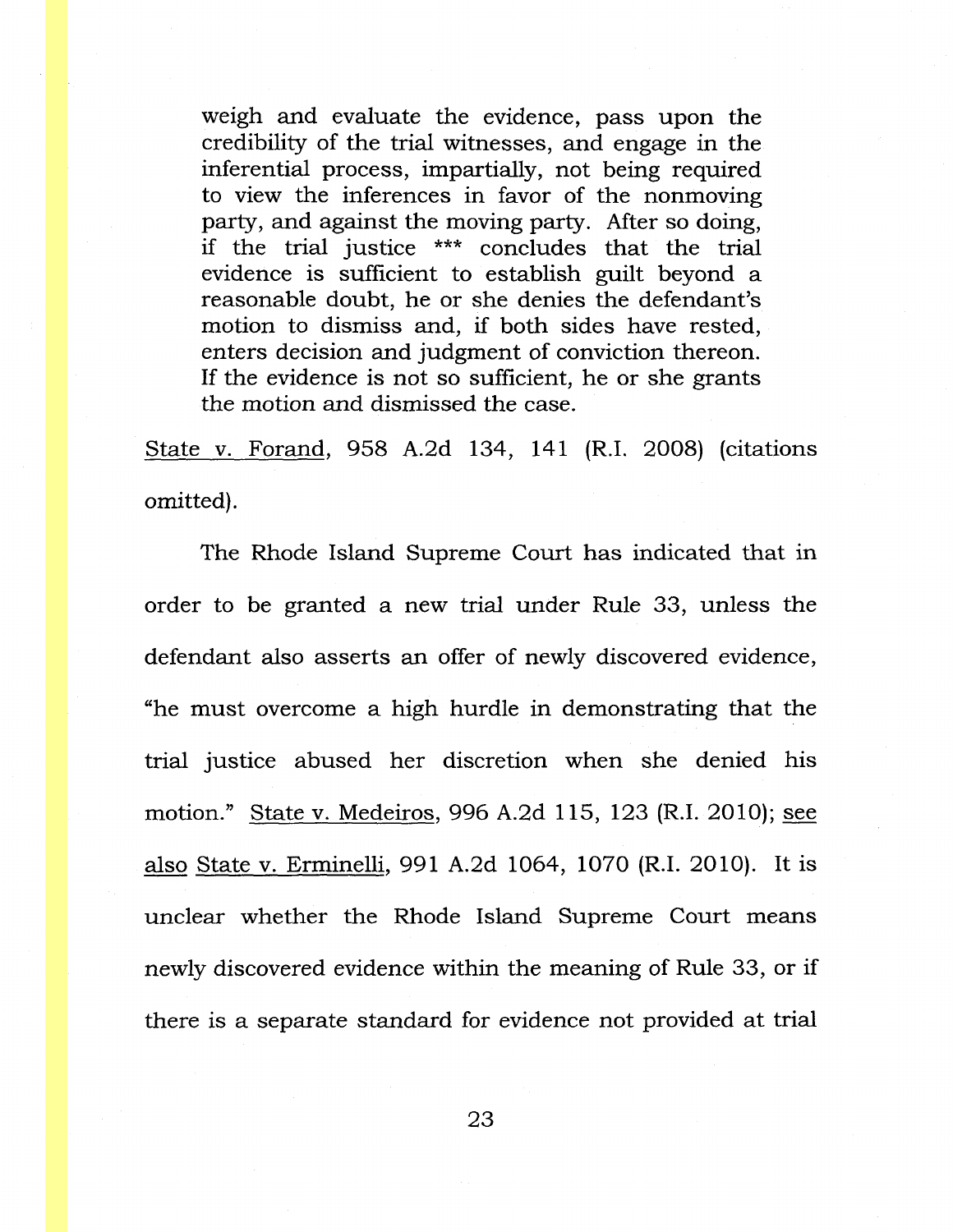but not technically within the "newly discovered evidence" standard, such as the exceptional circumstances standard applied in D.C.

Iowa Rule of Criminal Procedure 2.24(2)(c) is different than the federal rule and the identical District of Columbia rule analyzed in Green.

The Iowa Rules of Criminal Procedure establish more specific grounds for a motion for a new trial. Compare, Iowa R. Crim. P. 2.24(2)(b) (2017); Fed. R. Crim. P. 33; and District of Columbia Super. Ct. Crim. R. 33. Under the Federal Rule the "interest of justice" standard is the standard applied to determine if a new trial should be granted in all cases other than newly discovered evidence.

The standard applied in Rhode Island is more akin to Iowa's in that Rhode Island applies a standard that is a blend of the sufficiency of the evidence and verdict against the weight of the evidence in Iowa. The Rhode Island standard is couched in a sufficiency of the evidence label but does not require the trial judge to view the evidence in the light most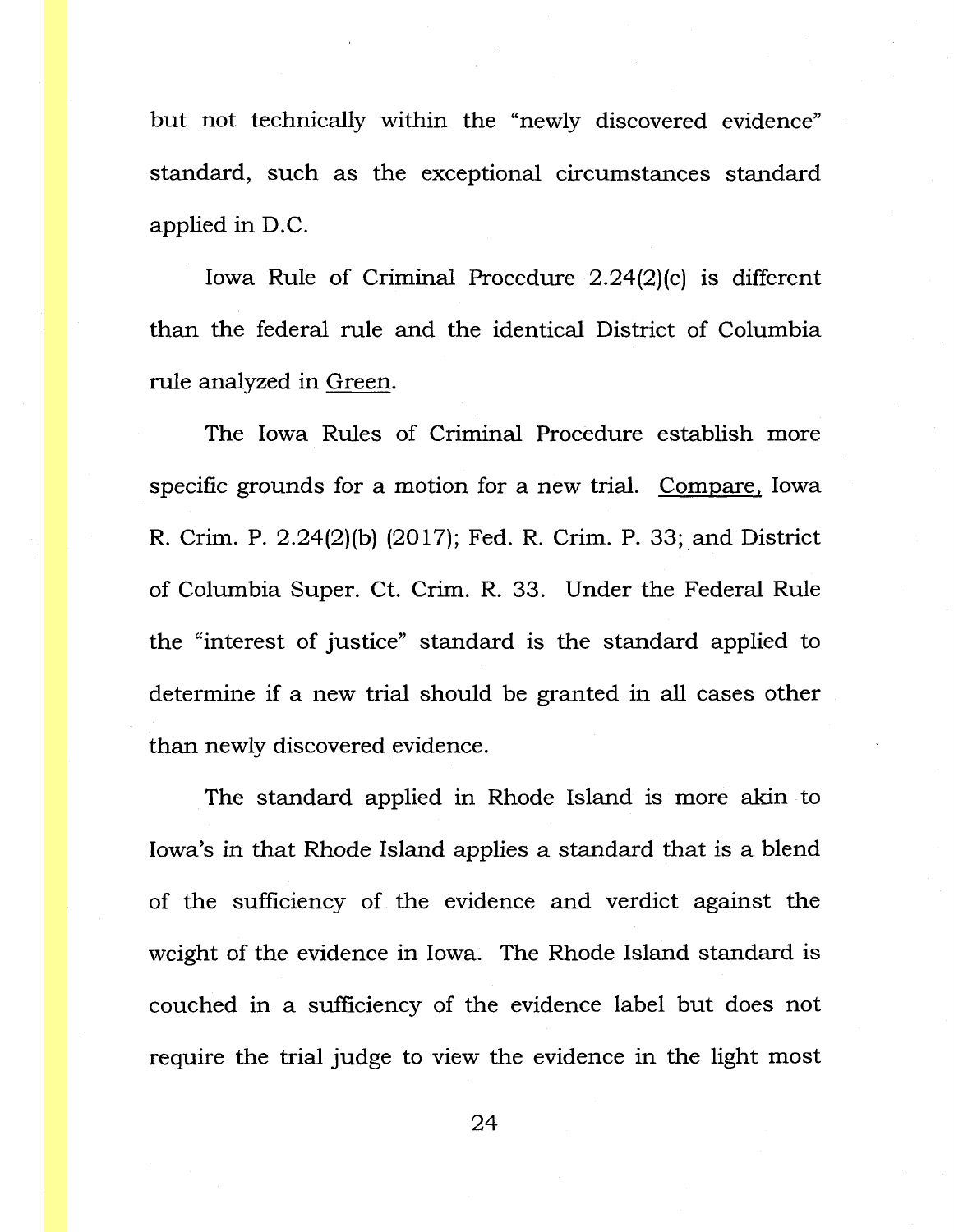favorable to the State, like is required in Iowa. Cf. State v. Forand, 958 A.2d at 141; State v. Robinson, 288 N.W.2d 782,787 (Iowa 1992).

In Iowa, the grounds on which a defendant may move for a new trial in a bench trial is limited to those found in Rule  $2.24(2)$ (b), subsections  $(1)$ ,  $(6)$ ,  $(8)$ , and  $(9)$ . The remaining subsections specifically reference matters related to a jury. See Iowa R. Crim. P. 2.24(2)(b) (2017). Of those four subsections, subsection (6) and subsection (8) have their own standards to be applied by the trial court upon a motion for a new trial. Subsection (6) addresses when the verdict is contrary to law or evidence, and subsection (8) is for newly discovered evidence.

Subsection (9) is most akin to the Federal "interests of justice" rule, allowing for any other claim that the trial was not fair and impartial.

When analyzing Rule 2.24(2)(c), a separate standard other than that under 2.24(2)(b) should apply when the court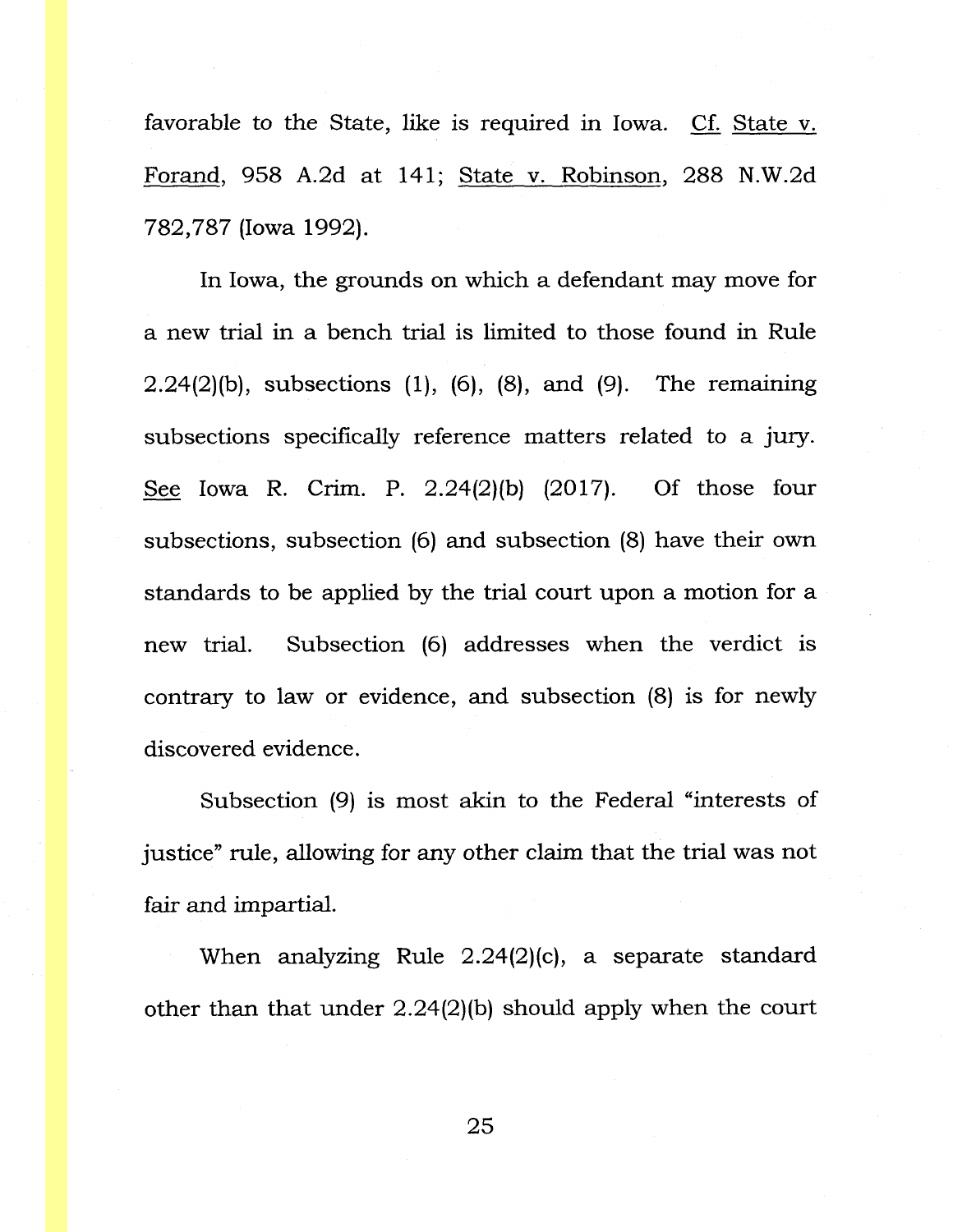is considering taking additional testimony because of the nature of a bench trial.

The difference between a motion for a new trial in a jury trial and a motion for a new trial in a bench trial is the position of the judge. On a motion for a new trial for a jury trial, the judge sits as the thirteenth juror "determin[ing] whether a fair trial requires that the [claim presented in the motion for a new trial] be made available to the jury." Green v. United States, 164 A.3d 86, 92 (D.C. 2017).

A motion for a new trial for a bench trial requires the judge to reevaluate his or her own evaluation of the evidence and conclusions. Human nature dictates that it is difficult for a person to question his/her own judgment and decision making process.

If this Court determines that the standard under Rule 2.24(2)(c) should be the same as under Rule 2.24(2)(b), the district court will rarely, if ever, find it necessary to vacate the judgment and take additional testimony, without an additional motion for a new trial due to newly discovered evidence,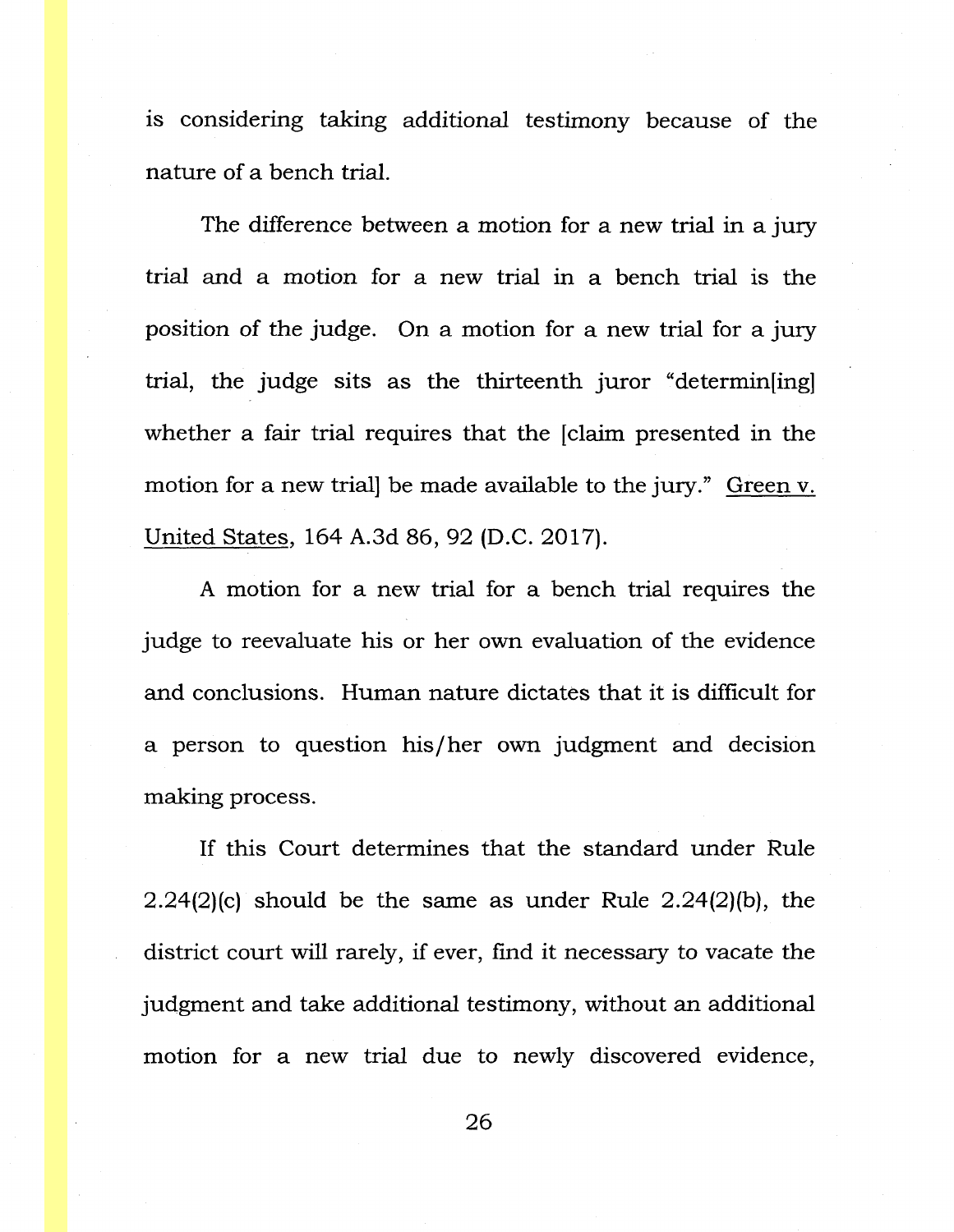because it is unlikely that the Court will ever find that any additional evidence (not newly discovered evidence) will change the outcome of the case. See State v. Mujkanovic, No. 10- 0768, 2011 WL 441358, at \*5 (Iowa Ct. App. Feb. 9, 2011) ("Senahid also challenges the district court's denial of his motion for a new trial because the verdict was contrary to the weight of the evidence. Based on the evidence in the record already discussed, we find the district court did not abuse its discretion in denying the motion for a new trial."). The cases in Rhode Island are a good example of this.

However, if it were the intent of the rule were to apply the same standard to both, why create a rule separate from that of Rule 2.24(2)(b)? See State v. Adams, 810 N.W.2d 365, 370 (Iowa 2012) ("In construing statutes, we assume the legislature is familiar with the existing state of the law when it enacts new legislation."). Rule 2.24(2)(c) does not state on its face that the evidence to be considered by the Court be "new evidence" or "newly discovered evidence." Iowa R. Crim. P. 2.24(2)(c)  $(2017)$ . The rule states that the Court can take "additional"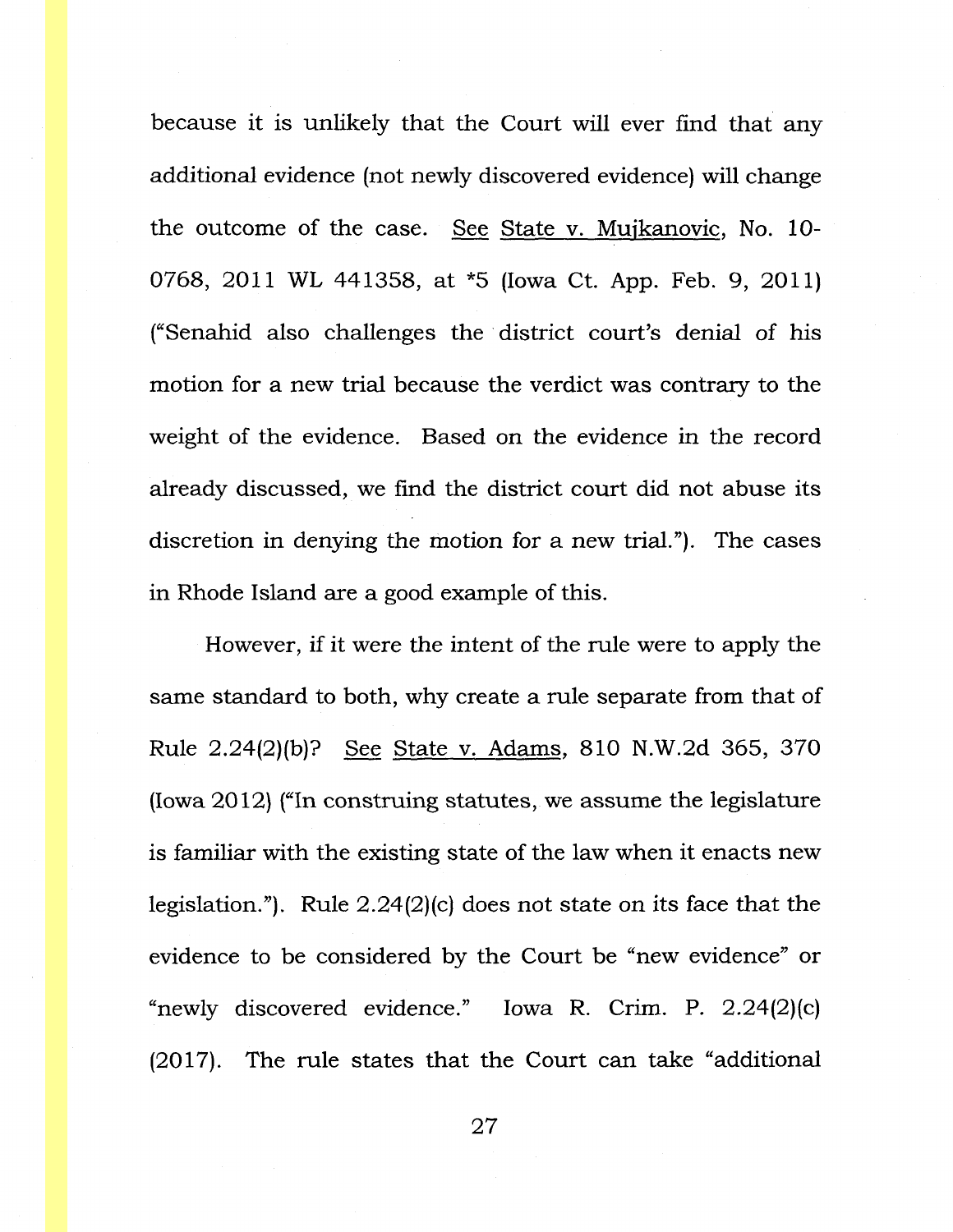testimony." The standard applied to "newly discovered evidence" is strict and requires the evidence to not be discoverable prior to trial with due diligence.

However, as the D.C. Courts have found, there are other *exceptional circumstances* that can result in the necessity of taking "additional testimony" that is not "newly discovered evidence", Green v. United States, 164 A.3d 86, 93 (D.C. 2017).

This Court should adopt a standard similar to the "exceptional circumstances" standard utilized in D.C. when analyzing a motion raised pursuant to Rule 2.24(2)(c).

Pursuant to a showing of exceptional circumstances, the district court should vacate the judgment, take additional testimony, and issue amended findings and conclusions or new findings and conclusions.

In this case, counsel filed an appropriate motion for a new trial when the verdict is contrary to the evidence; forming the grounds for the application of Rule 2.24(2)(c). (Motion for a New Trial) (App. pp. 17-18). The heart of the argument by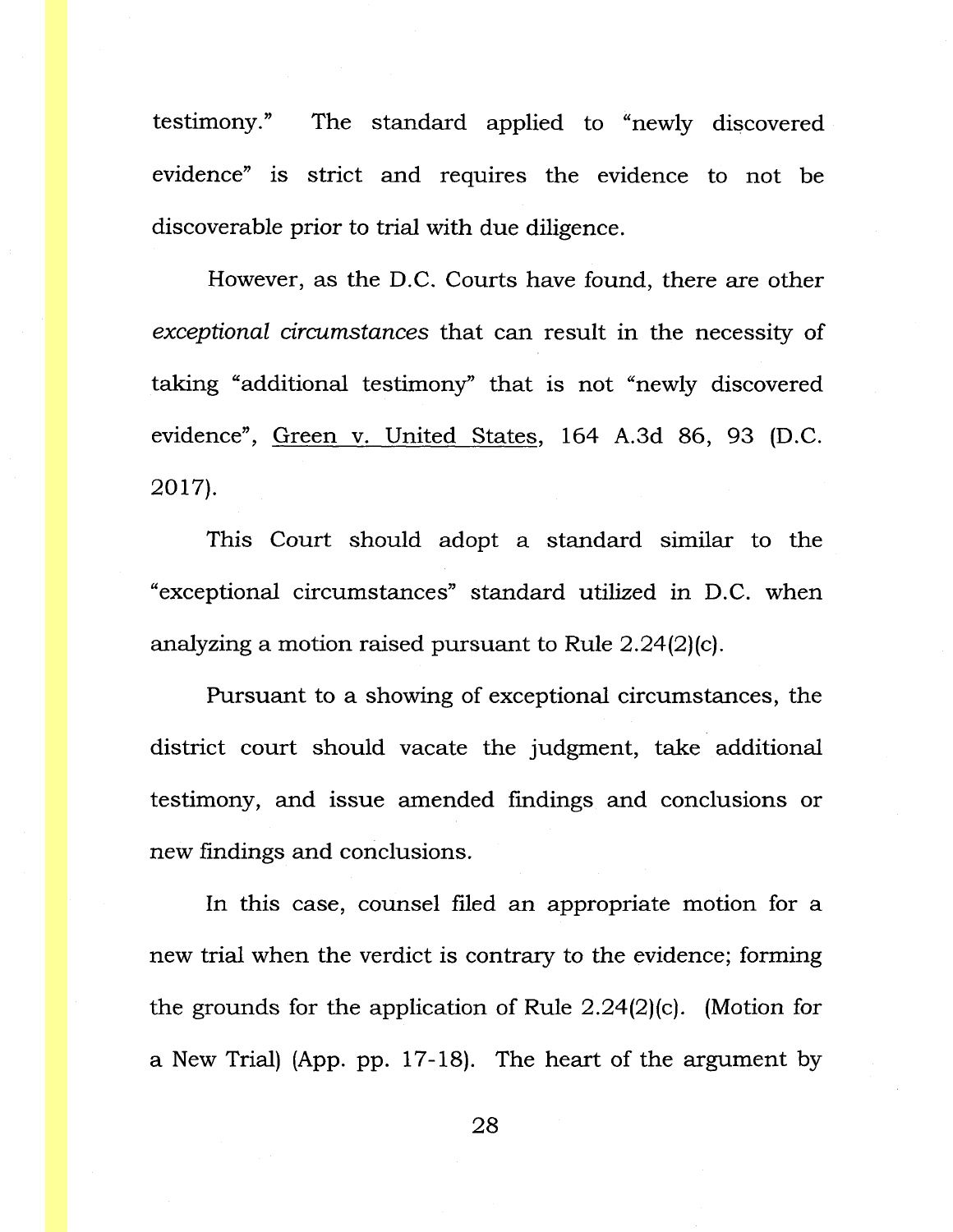counsel was the inconsistencies in the testimony of Z.K., the lack of physical evidence, the lack of due diligence by the investigators to interview potential eyewitnesses, and the fact that the two charges stem from the same set of facts but the Court only found Tournier guilty of one of the two counts. (Sent. Tr. p.  $2$  L $25$ -p. 6 L19) Due to the fact that it was a bench trial, trial counsel also requested the court set aside the verdict and take additional testimony. (Sent. Tr. p. 6 L20-p. 7 L13).

Similar to the trial court's findings in Green, here the district court relied upon two combined pieces of evidence: Z.K.'s testimony and the statements made by Tournier. (Sent. Tr. p. 11 L16-p. 12 L3; Sent. Tr. p. 13 L13-19). Without even being presented with an offer of proof as to the testimony of the nine witnesses trial counsel requested calling, the District Court summarily determined that nothing would change the outcome of the case-including the potential exculpatory testimony of K.T. Given that it was a bench trial, it would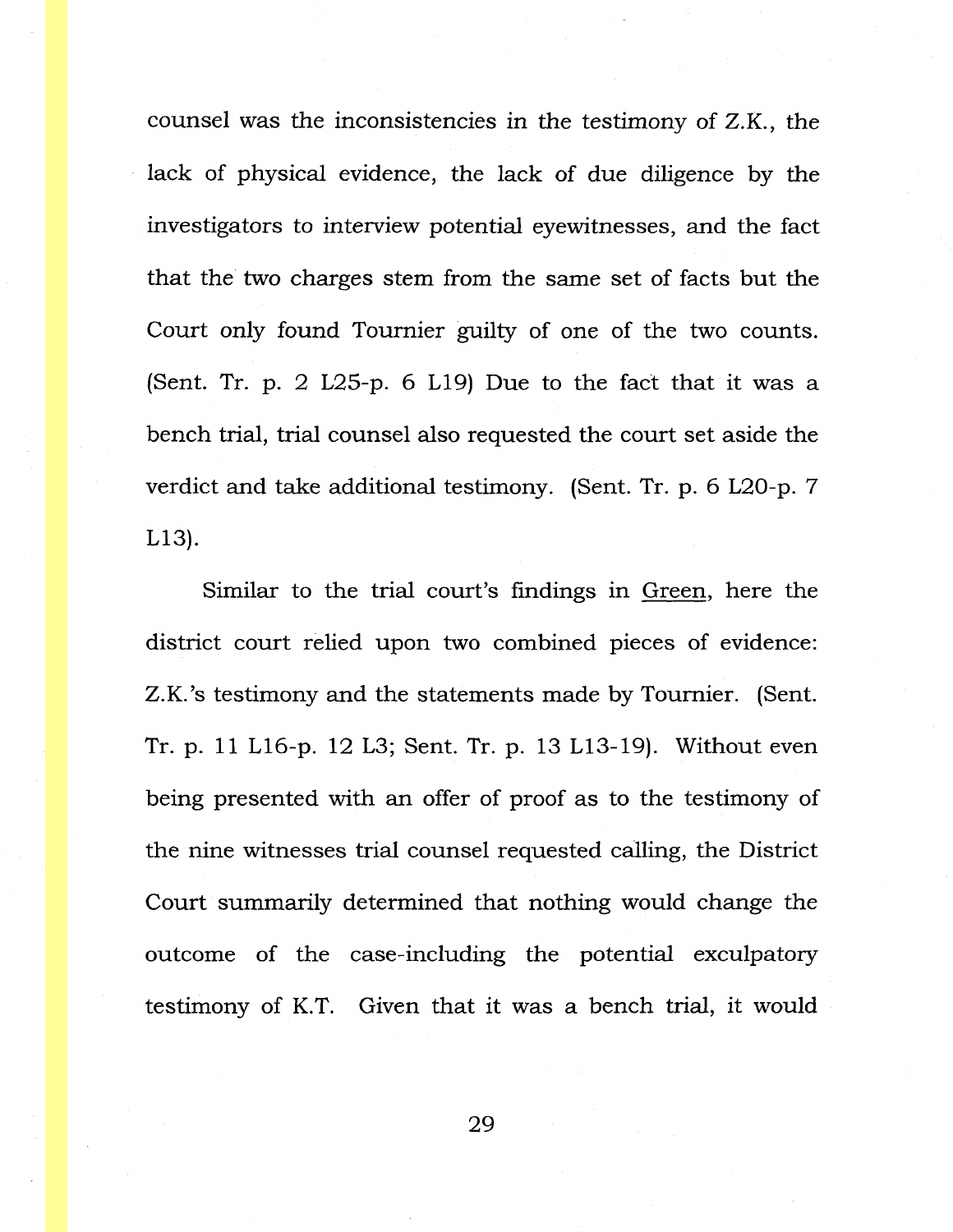have been relatively easy for the Court to reopen the record and admit testimony.

Tournier acknowledges that the district court should not allow any bench trial to be reopened after the fact because the defendant can now produce evidence in his favor; however, where exceptional circumstances exist Rule 2.24(2)(c) should allow for the taking of "additional testimony" when it's in the interests of justice. The District Court abused its discretion when it summarily denied Tournier's request pursuant to Rule 2.24(2)(c) because it failed to take into consideration any additional testimony under the exceptional circumstances of the confusing nature of the verdict, which under the circumstances was unreasonable. See State v. Buck, 275 N.W.2d 194, 195 (Iowa 1979).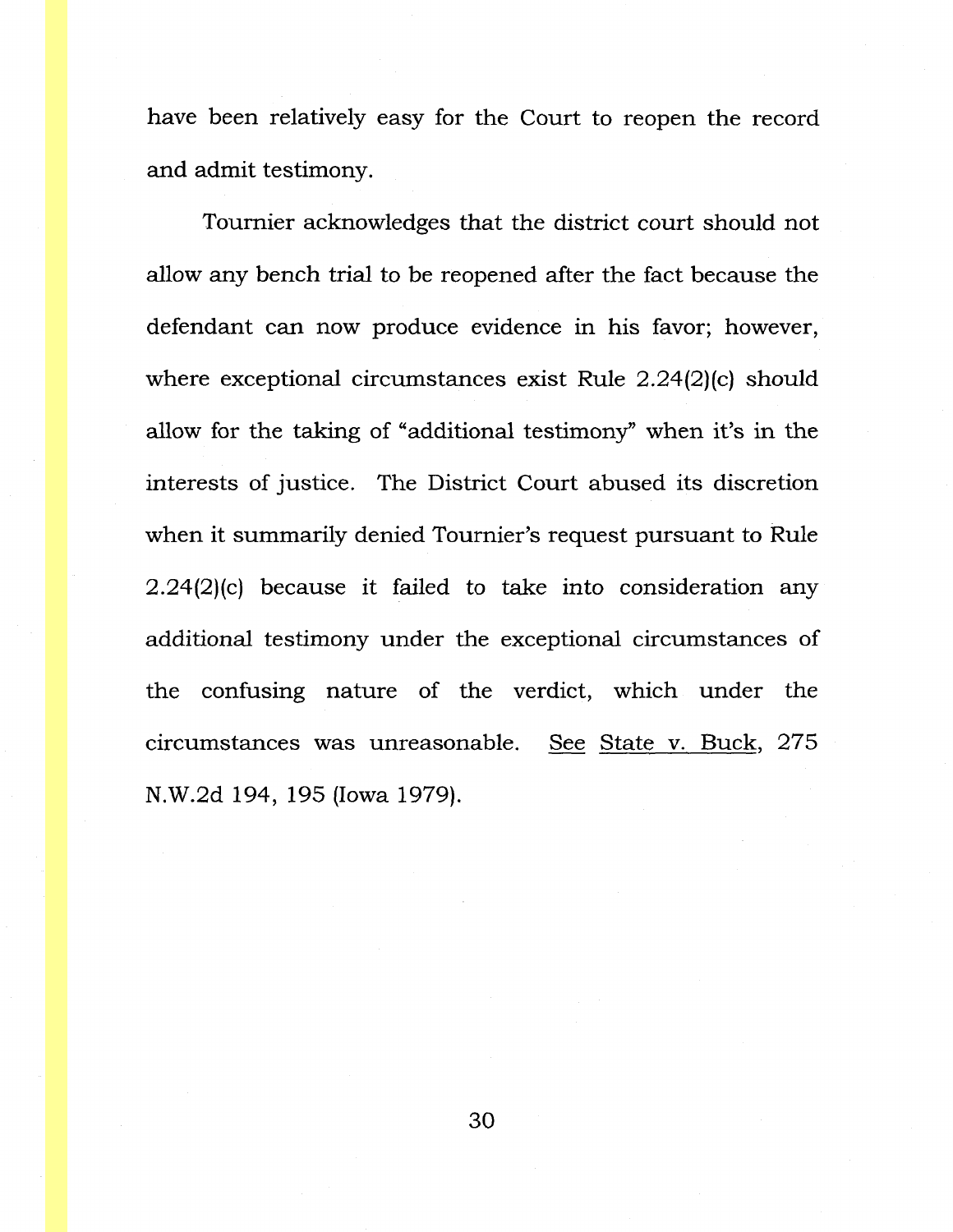### **CONCLUSION**

Toumier respectfully requests this Court grant further review; vacate the decision of the Iowa Court of Appeals; find that exceptional circumstances exist; and remand the case to the district court to take the additional testimony and enter appropriate findings of fact, conclusions of law, and judgment.

### **ATTORNEY'S COST CERTIFICATE**

The undersigned hereby certifies that the true cost of producing the necessary copies of the foregoing Application for Further Review was  $\frac{3}{2}$ ,  $\frac{1}{2}$ , and that amount has been paid in full by the Office of the Appellate Defender.

> **MARK C. SMITH**  State Appellate Defender

**BRENDA J. GOHR**  Assistant Appellate Defender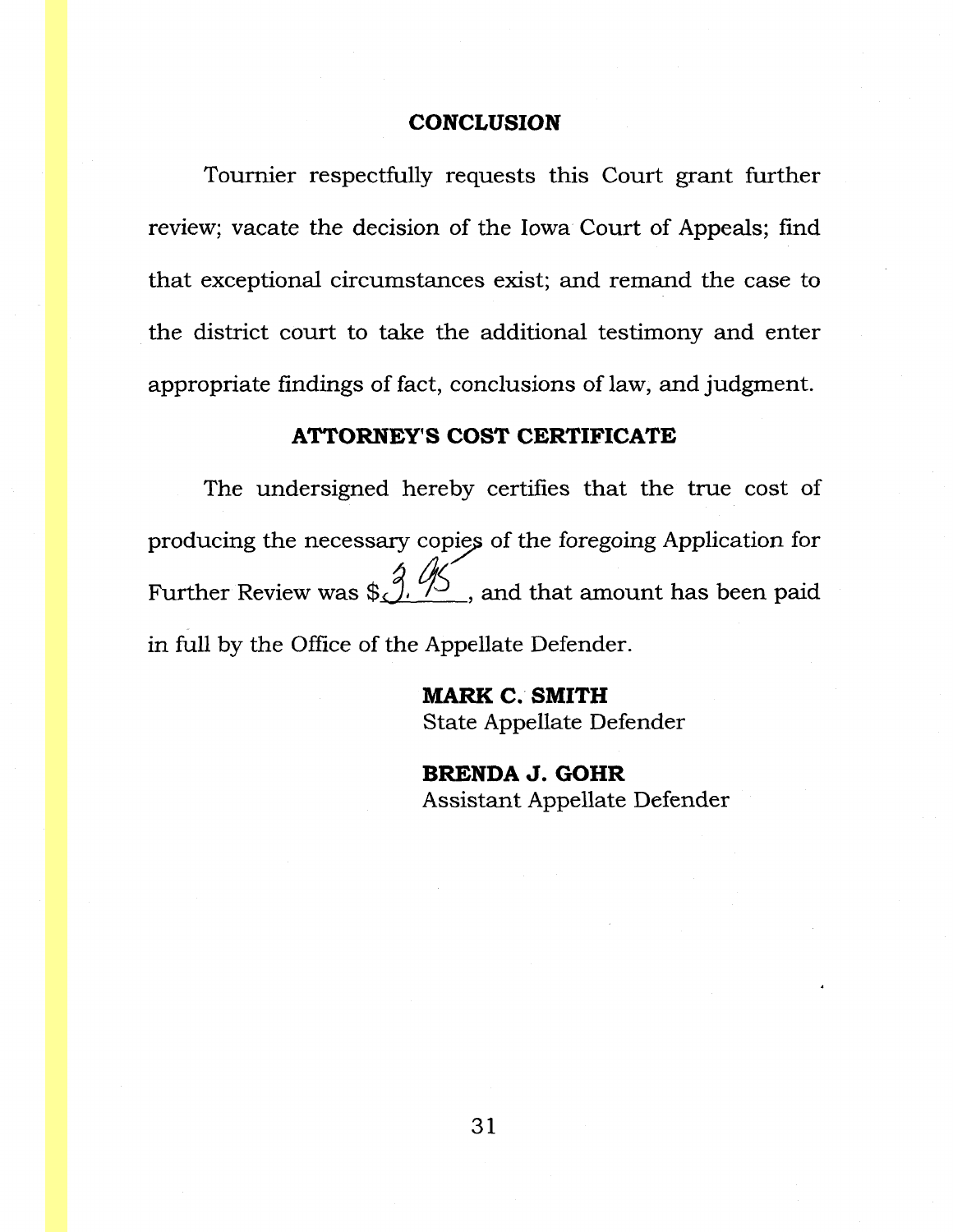## **CERTIFICATE OF COMPLIANCE WITH TYPEFACE REQUIREMENTS AND TYPE-VOLUME LIMITATION FOR FURTHER REVIEWS**

This application complies with the typeface and typevolume requirements of Iowa R. App. P. 6.1103(4) because:

[X] this application has been prepared in a proportionally spaced typeface using Bookman Old Style, font 14 point and contains 4,073 words, excluding the parts of the application exempted by Iowa R. App. P. 6. l 103(4)(a).

*Is/* Mark C. Smith MARK C. SMITH State Appellate Defender Appellate Defender Office Lucas Bldg., 4th Floor 321 E. 12th Street Des Moines, IA 50319 (515) 281-8841 msmith@spd. state.ia. us appellatedefendet@spd. state .ia. us Dated:  $1/7/19$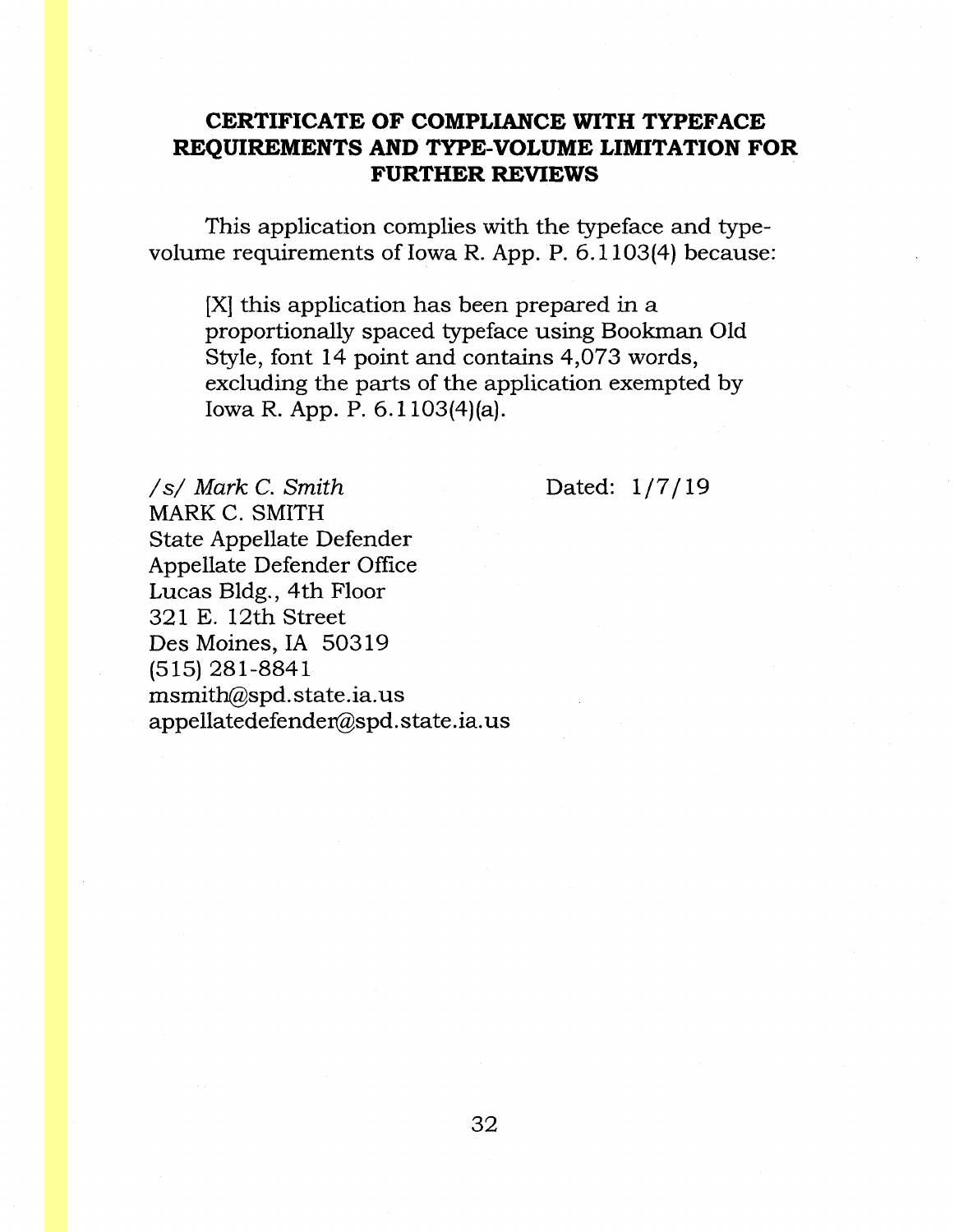#### **IN THE COURT OF APPEALS OF IOWA**

No. 17-1697 Filed December 19, 2018

**STATE OF IOWA,**  Plaintiff-Appellee,

**vs.** 

#### **DALE ROBERT TOURNIER,**  Defendant-Appellant.

Appeal from the Iowa District Court for Bremer County, Christopher C. Foy, Judge.

Dale Robert Tournier appeals his convictions for second degree sexual abuse of a child under the age of twelve. **CONVICTION AFFIRMED; SENTENCE AFFIRMED IN PART AND VACATED IN PART AND REMANDED.** 

Mark C. Smith, State Appellate Defender, and Brenda J. Gohr, Assistant Appellate Defender, for appellant.

Thomas J. Miller, Attorney General, and Louis S. Sloven, Assistant Attorney General, for appellee.

Considered by Vaitheswaran, P.J., and Doyle and Mullins, JJ.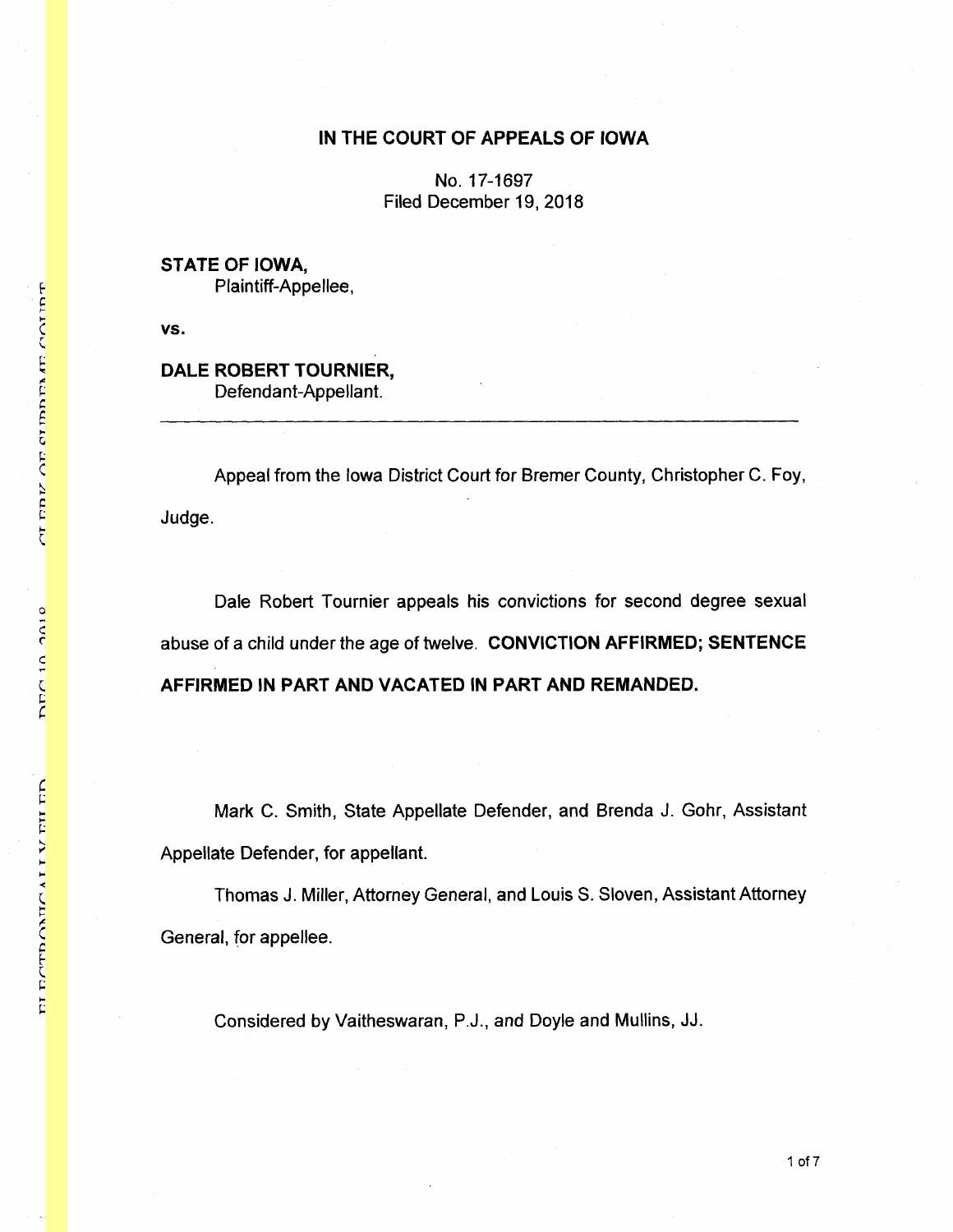#### **VAITHESWARAN, Presiding Judge.**

Dale Robert Tournier's daughter had an older neighborhood friend who often played at her home. One evening, the friend told her grandmother that Tournier touched her in her genital and anal area.

The State charged Tournier with two counts of second-degree sexual abuse of a child under the age of twelve. See Iowa Code§§ 709.1; 709.3(b) (2016). At a bench trial, the child, who was in first grade, testified to Tournier's sex acts. Following trial, the district court found Tournier guilty of one count involving digital penetration of the child's vagina and not guilty of the other count charging a different type of sex act.

Tournier moved for a new trial on the ground the finding of guilt was "contrary to the evidence." Alternatively, he asked the court to "vacate the judgment, ... take additional testimony, and amend its findings of fact." The district court denied Tournier's new trial motion and his request to vacate the judgment. The court imposed judgment and sentence, including a fee for room and board at the county jail.

On appeal, Tournier argues (1) the district court abused its discretion in declining to grant him a new trial and in refusing to set aside the finding of guilt and receive further testimony and (2) the district court erred in imposing the jail fee without first determining the amount of the fee.

#### **I.** New Trial Motion/Vacating of Judgment

In support of his new trial motion, Tournier argued the child's testimony was "clearly inconsistent with statements made prior to trial." In ruling on the motion, the district court acknowledged that "certain aspects of [the child's] trial testimony"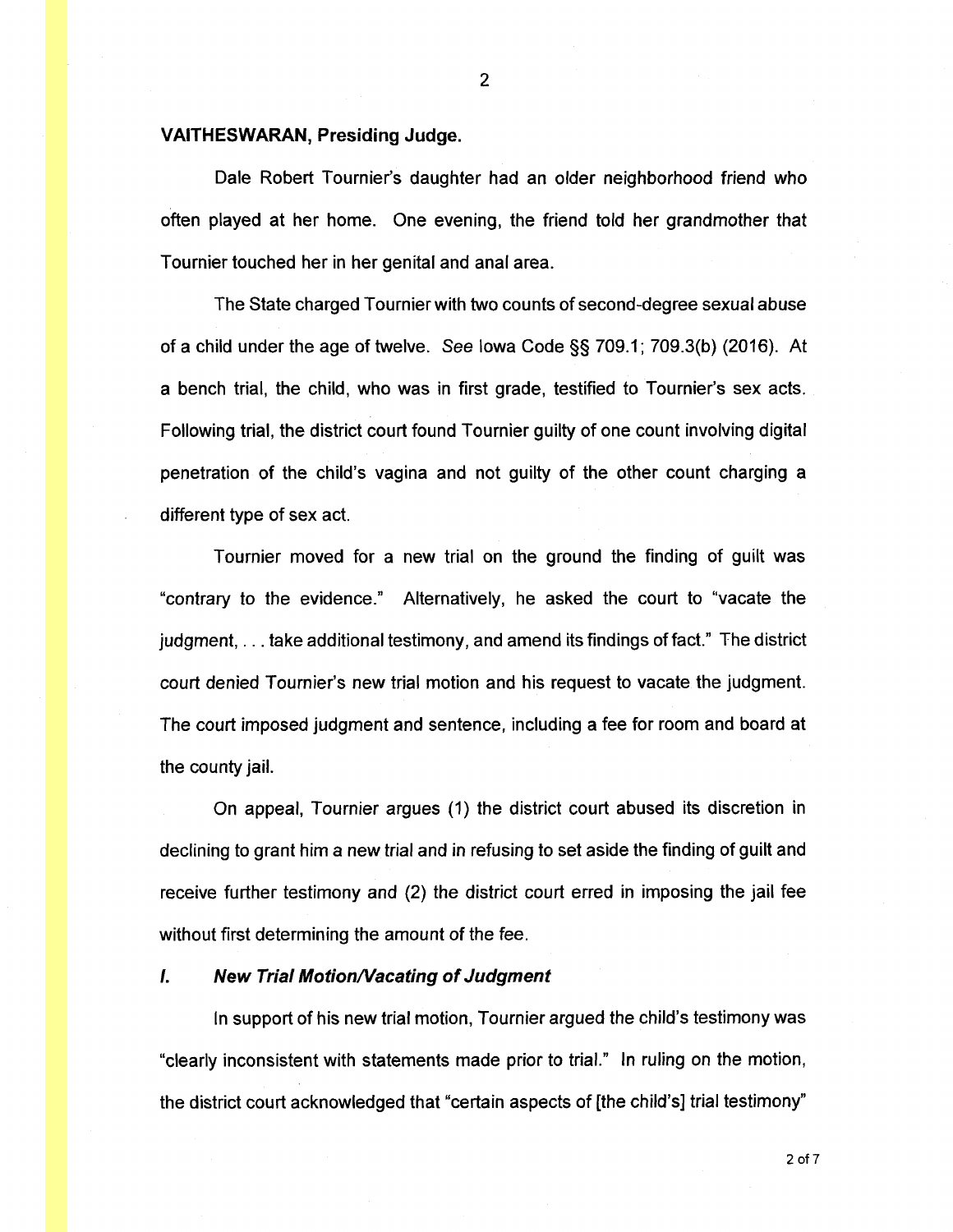did not "match precisely with . . . statements she had made to other people involved." But, in the court's view, "[a]ny distinctions between her trial testimony and what she had told other people" were "pretty much details" that could "certainly be ... expected when ... a child that age is being asked to recount events that took place ... at least ... ten months ... after the fact." The court noted that the child's "initial report was made . . . immediately upon her return to her grandparents' home that evening." The court found the child was "consistent about ... the digital or the finger and hand contact ... Mr. Tournier had with her vagina."

Conversely, the court found "the statements and the conduct of ... Mr. Tournier ... were also ... [a] strong indicator of guilt." The court explained, "some of ... the comments that Mr. Tournier had made to others about this ... indicated a knowledge of what had actually taken place that ... he would not have had if the events hadn't happened."

The court also assessed the credibility of other witnesses, expressing a lack of conviction that Tournier's young daughter "would have necessarily been old enough to really understand or ... alert others ... to what she was observing." And the court explained "there was a period of time when there was no ... other adult in that room."

The court thoroughly weighed witness credibility. See Powers v. State, 911 N.W.2d 774, 782 (Iowa 2018) ("In assessing a motion for new trial, the judge examines the weight of the evidence offered in the criminal trial, which includes a weighing of the credibility of the complaining witness."). Notably, the court served as fact finder and, in that capacity, had the opportunity to weigh witness credibility during the criminal trial. See State v. Wickes, 910 N.W.2d 554,571 ("Wickes opted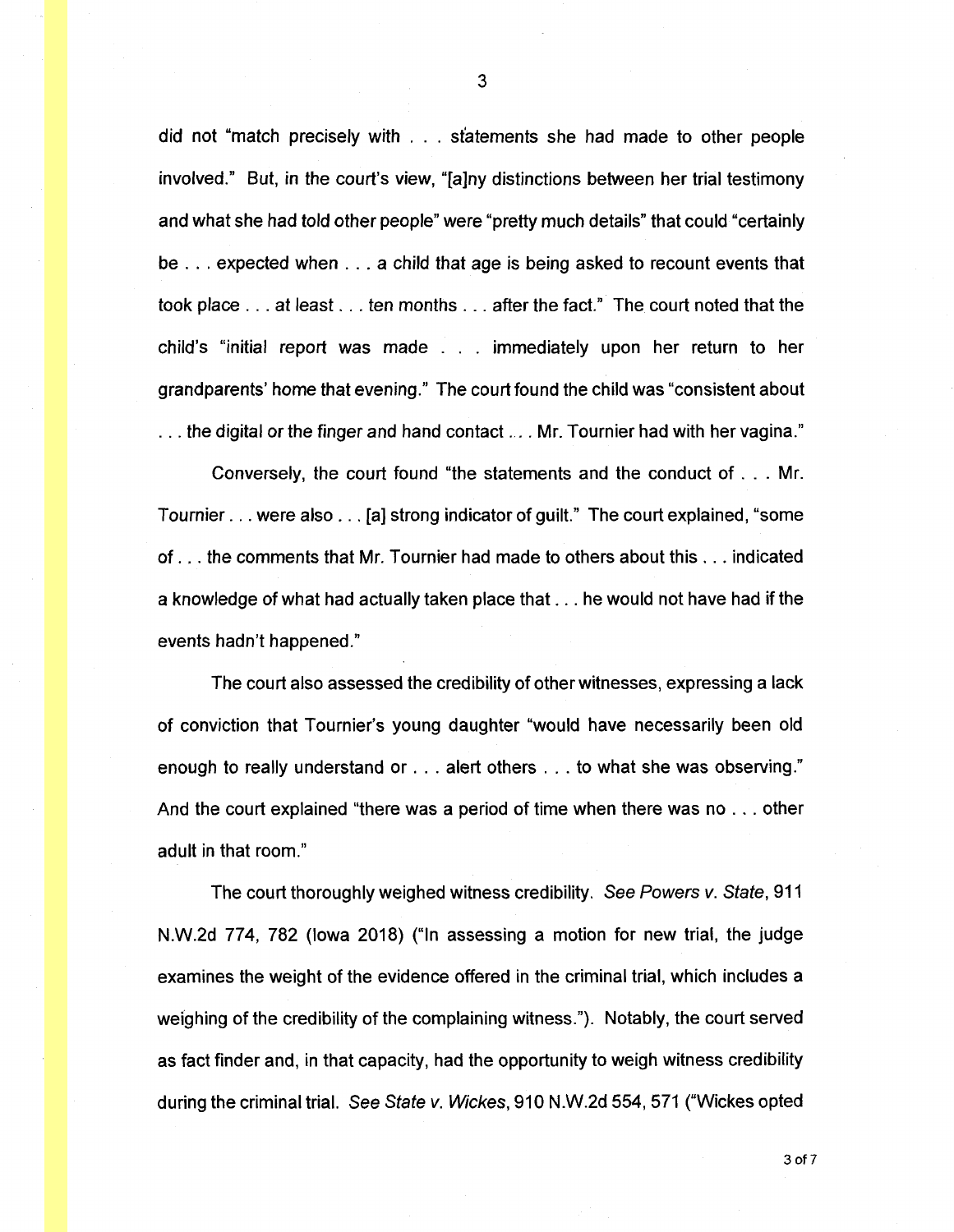for a bench trial in this case, so the district court in reaching its verdict assessed the credibility of the witnesses."). In light of the court's detailed credibility findings, we conclude this was not the exceptional case warranting the grant of a new trial motion based on the weight of the evidence. See State v. Ary, 877 N.W.2d 686, 705 (Iowa 2016) ("A district court should grant a motion for a new trial only in exceptional circumstances."). We discern no abuse of discretion in the district court's ruling. See Wickes, 910 N.W.2d at 563-64 ("We generally review rulings on motions for new trial asserting a verdict is contrary to the weight of the evidence for an abuse of discretion.").

For the same reasons, the court did not abuse its discretion in declining to vacate the judgment and take additional testimony. See Iowa R. Crim. P. 2.24(2)(c) ("On a motion for a new trial in an action tried without a jury, the court may where appropriate, in lieu of granting a new trial, vacate the judgment if entered, take additional testimony, amend findings of fact and conclusions of law or make new findings and conclusions, and enter judgment accordingly."); State v. Watkins, 659 N.W.2d 526, 535 (Iowa 2003) (affirming district court's disposition of case under rule  $2.24(2)(c)$ . We find it unnecessary to address Tournier's argument concerning the standard to be applied under rule 2.24(2)(c).

#### II. **Restitution for Jail Fees**

In its written judgment and sentence the district court imposed a "jail fee" obligation:

**JAIL FEE:** Defendant is ordered to pay a fee established by the Sheriff for room and board at the county jail, pursuant to Iowa Code section 356.7. The jail fee shall apply to all days actually served, including those days where credit is given for time previously served. If Defendant serves the sentence in another facility with the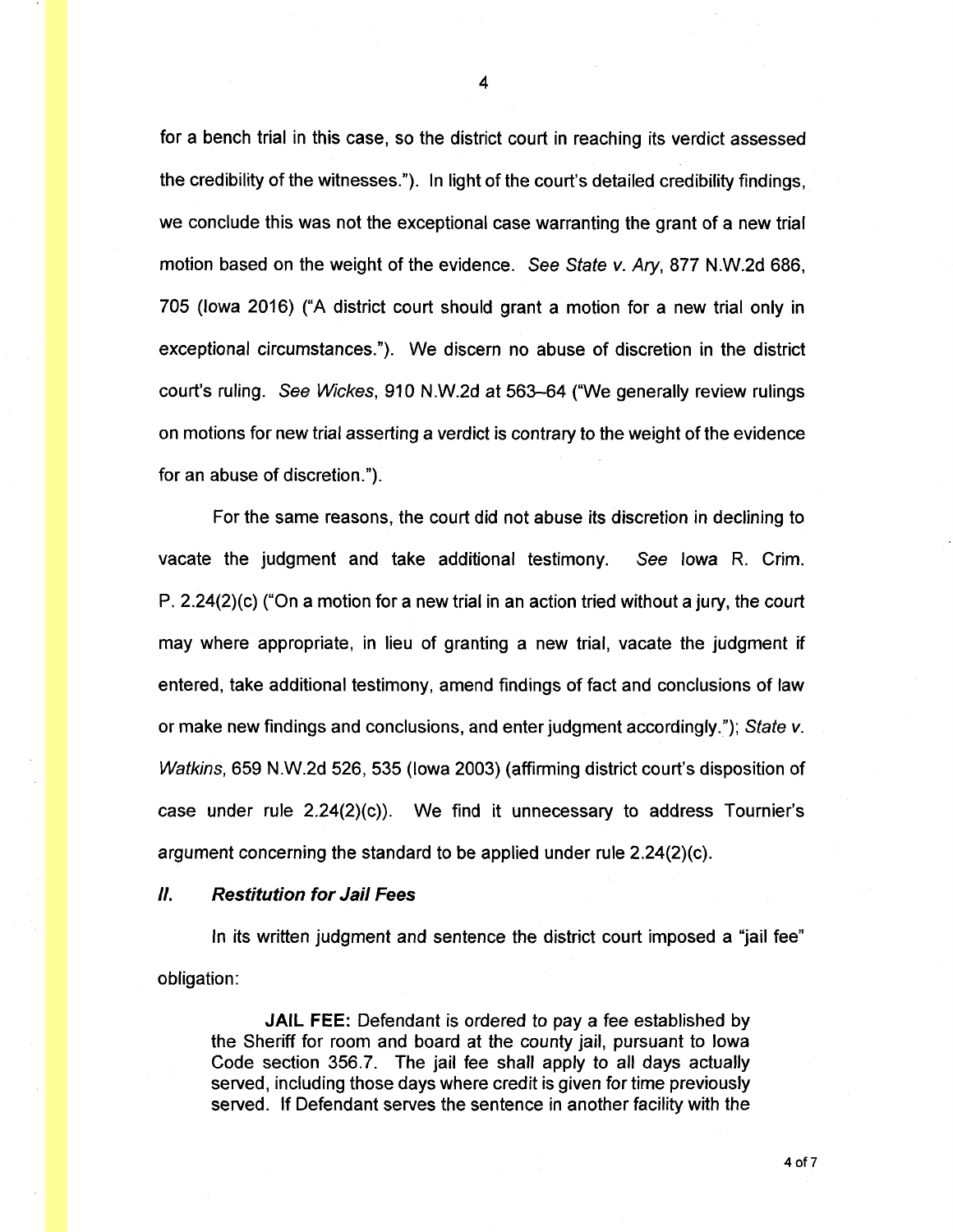consent of the agency in charge, then he shall pay the customary fee charged at that facility. In the event Defendant fails to pay such fee, judgment is imposed against him in favor of this county in the amount to be certified by the Sheriff to the Clerk of Court.

The court found Tournier had "the reasonable ability to pay" the obligation.

On appeal, Tournier contends "the district court erred in assessing financial obligations to [him] for unknown amounts of restitution, including jail fees pursuant to Iowa Code section 356.7, without first obtaining a request for reimbursement from the jail." The State concedes "the trial court would need to assess Tournier's reasonable ability to pay before assessing restitution for jail fees" but argues the court did not assess "those costs-so Tournier's challenge is not ripe."

To the contrary, the district court assessed the jail fee in the sentencing order and included a payment plan. Although the court did not specify the amount of the jail fee, we are persuaded by this court's opinion permitting a direct appeal of a sentencing order that deferred imposition of the amount. See State v. Pace, No. 16-1785, 2018 WL 1442713, at \*3 (Iowa Ct. App. Mar. 21, 2018) (citing State v. Kurtz, 878 N.W.2d 469, 472 (Iowa Ct. App. 2016). We conclude the issue is ripe for review.

We further conclude the court's failure to specify the amount of the jail fee was an abuse of discretion. Id. ("[T]he court determined [the defendant] was able to pay the jail fees without knowing what the amount of those costs were. The court abused its discretion in so doing."). We vacate the portion of the sentence imposing an obligation to pay the jail fees and remand for a determination of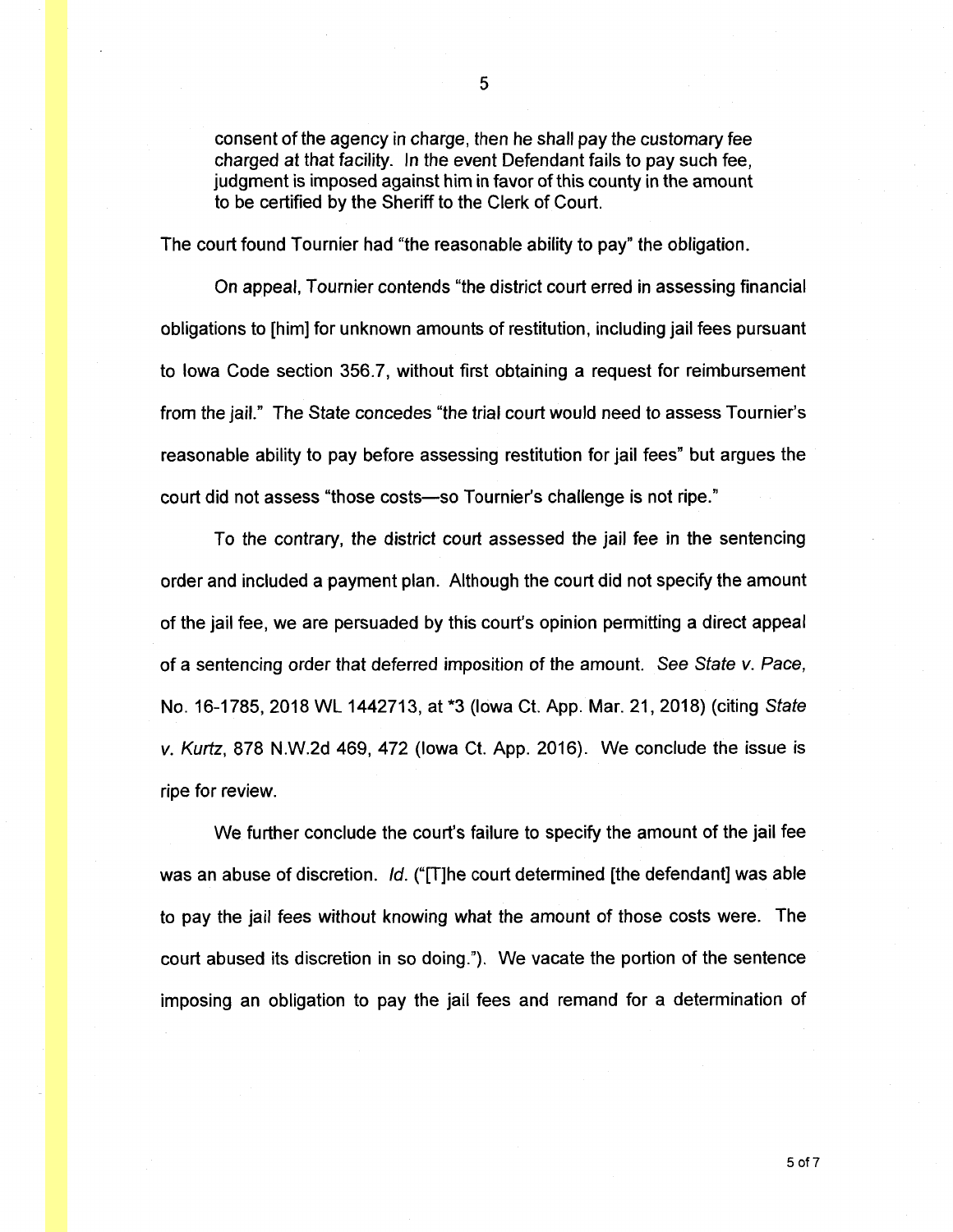Tournier's ability to pay a specified amount. Id. We affirm the balance of the sentence.

**CONVICTION AFFIRMED; SENTENCE AFFIRMED IN PART AND VACATED IN PART AND REMANDED.**